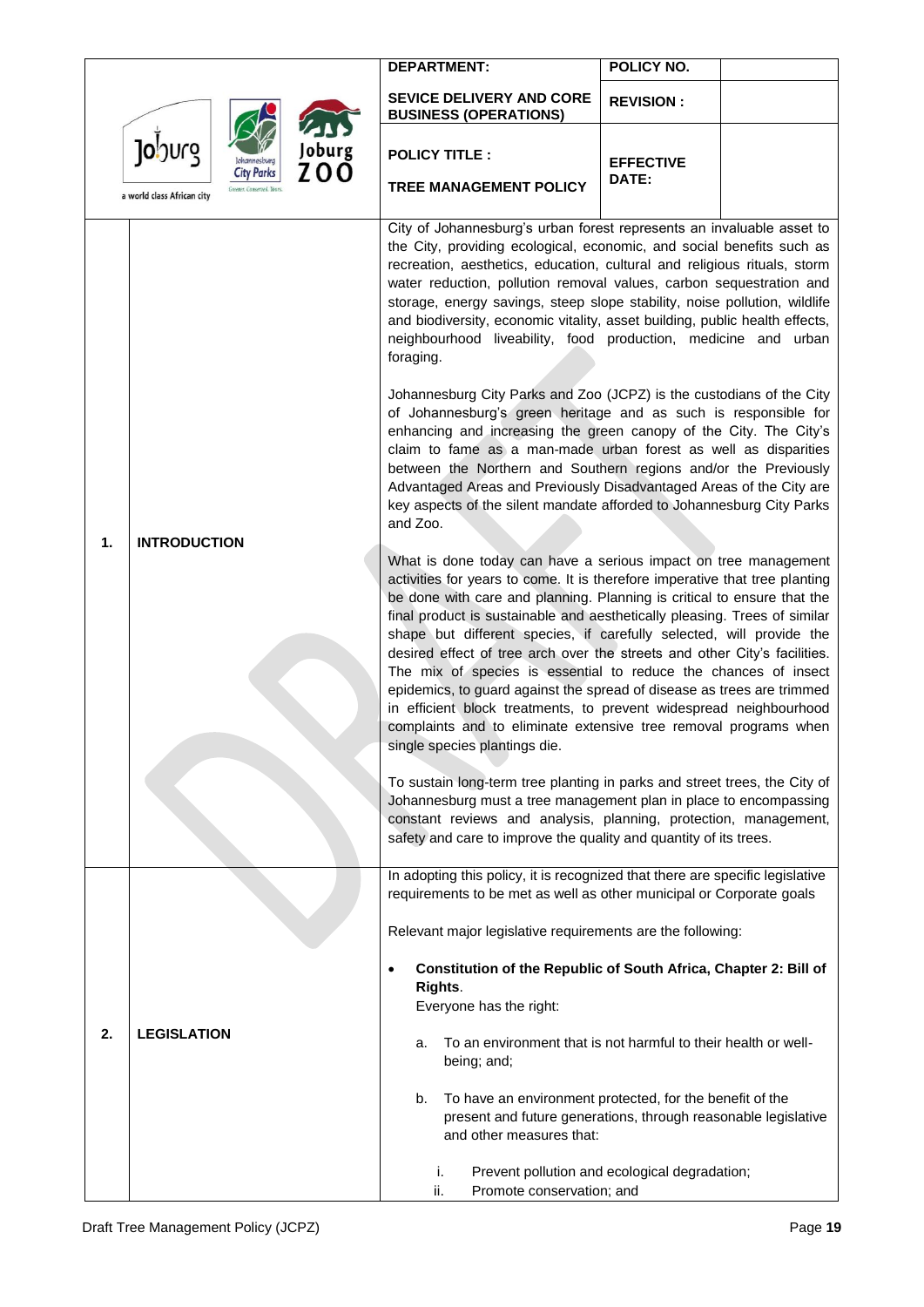| Secure ecologically justifiable development economic and<br>iii.<br>social development.                                                                                                                                                                                                                                                                                                                                                                                                                                           |
|-----------------------------------------------------------------------------------------------------------------------------------------------------------------------------------------------------------------------------------------------------------------------------------------------------------------------------------------------------------------------------------------------------------------------------------------------------------------------------------------------------------------------------------|
|                                                                                                                                                                                                                                                                                                                                                                                                                                                                                                                                   |
| Water Services Act, 1997 (Act No 108 of 1997)<br>$\bullet$<br>One of the main objectives of this Act is the promotion of effective<br>water resource management and conservation. It is therefore<br>important to promote the planning of indigenous and other drought<br>Resistant plants to ensure the optimum use of our limited water<br>resources.                                                                                                                                                                           |
| Environmental Conservation Act, 1989 (Act No 73 of 1989).<br>$\bullet$<br>In Part 4, Section 21 of this Act, provision is made whereby the<br>Minister may identify activities which may have a detrimental effect<br>on the environment. Tree planting could be identified as such an<br>activity that may not be undertaken in a particular area.                                                                                                                                                                               |
| National Forest Act, 1998 (Act No 84 of 1998).<br>$\bullet$<br>Under Section 5 of the Forest Act No 72 of 1968, in force by<br>Section 89(4) of Act 122 of 1984, this Act makes provision for the<br>declaration of a particular tree or group of trees belonging to a<br>particular species on any land to be protected. The maintenance of<br>the protected trees on the public land is also subject to the<br>necessary approval of the Minister of Agriculture, Fisheries and<br>Forestry (DAFF) prior to the implementation. |
| Conservation of Agriculture Resource Act, 1983 (Act No 43 of                                                                                                                                                                                                                                                                                                                                                                                                                                                                      |
| 1983).<br>Under Section 29, regulations are stipulated in which certain plants<br>are categorised as:                                                                                                                                                                                                                                                                                                                                                                                                                             |
| Category 1: Plants declared weeds - may not occur on any land.                                                                                                                                                                                                                                                                                                                                                                                                                                                                    |
| Category 2: Plants declared as invaders - may be cultivated and<br>planted under controlled circumstances.                                                                                                                                                                                                                                                                                                                                                                                                                        |
| Category 3: Plants declared as invaders - plants already in<br>existence at the time of enforcement of these regulations may be<br>retained, but may not be propagated or planted.                                                                                                                                                                                                                                                                                                                                                |
| National Environmental Management Act, 1998 (Act No 107 of                                                                                                                                                                                                                                                                                                                                                                                                                                                                        |
| 1998).<br>Section 2 of this Act sets out principles that need to be considered<br>prior to tree planting projects. These include the avoidance of the<br>disturbance of ecosystems and loss of biological diversity, and that<br>People and their needs must be placed at the forefront of<br>environmental management concerns.                                                                                                                                                                                                  |
| Section 24 stipulates that the potential impact of any activities on<br>the environment, socio-economic conditions and cultural heritage<br>must be considered, investigated and assessed prior to<br>implementation.                                                                                                                                                                                                                                                                                                             |
| Land Use Planning Ordinance (No 15) of 1985<br>$\bullet$<br>In terms of this Ordinance, Section 108 of the zoning scheme                                                                                                                                                                                                                                                                                                                                                                                                          |
| specifically protects trees and hedges in declared conservation<br>(heritage) areas.                                                                                                                                                                                                                                                                                                                                                                                                                                              |
| <b>City Regulatory Frameworks</b>                                                                                                                                                                                                                                                                                                                                                                                                                                                                                                 |
| In addition to the national Acts and regulations, several City of<br>Johannesburg policies and strategies have reference for tree                                                                                                                                                                                                                                                                                                                                                                                                 |
| provision and management and these needs to be considered                                                                                                                                                                                                                                                                                                                                                                                                                                                                         |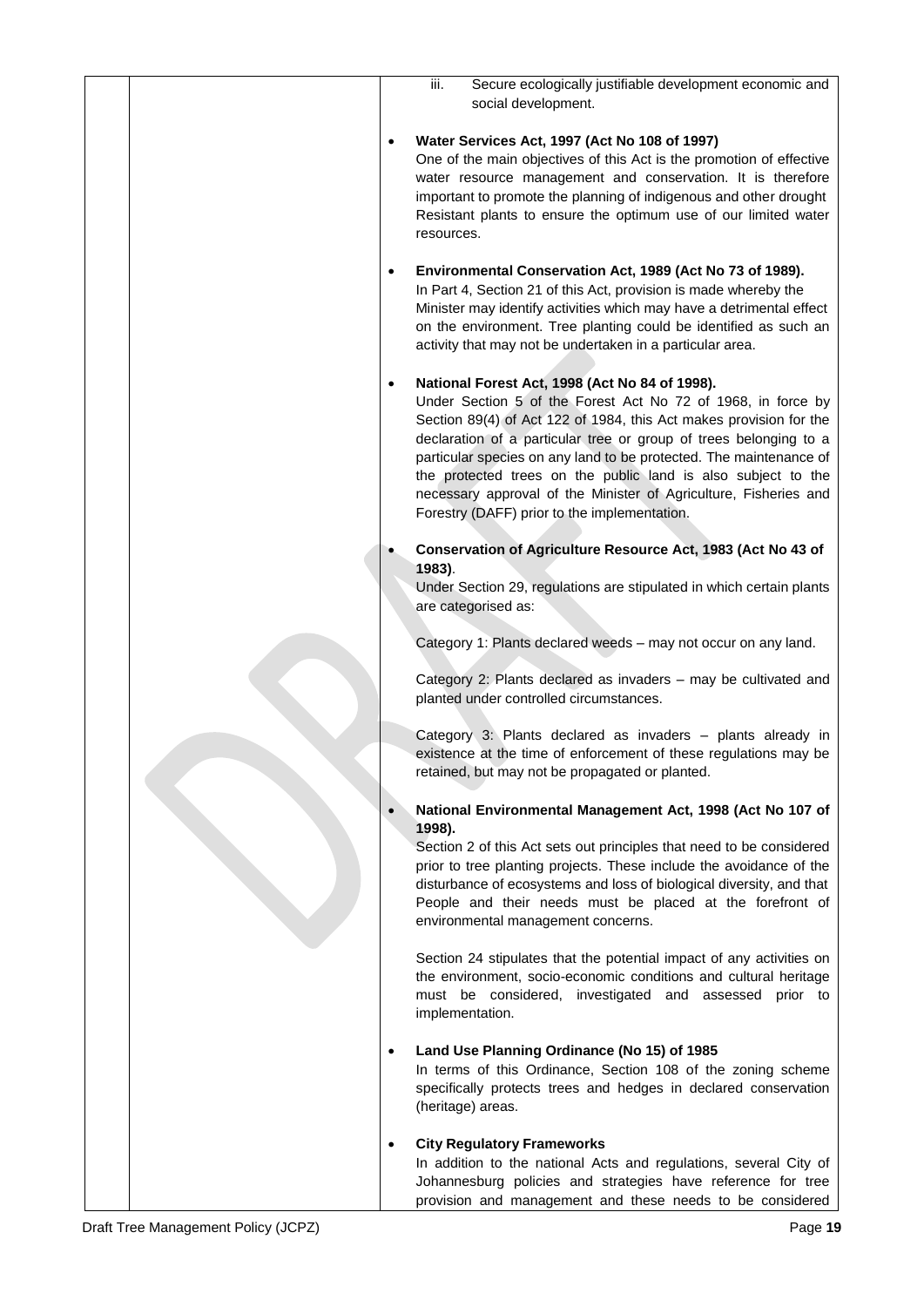|    |                      | when planning and managing trees with the City's context.                                                                                                                                                                                                                                                                                                                                                                                                                                                                                                                                                                                                                                                                                                                                                                                                                                                                                                                           |
|----|----------------------|-------------------------------------------------------------------------------------------------------------------------------------------------------------------------------------------------------------------------------------------------------------------------------------------------------------------------------------------------------------------------------------------------------------------------------------------------------------------------------------------------------------------------------------------------------------------------------------------------------------------------------------------------------------------------------------------------------------------------------------------------------------------------------------------------------------------------------------------------------------------------------------------------------------------------------------------------------------------------------------|
|    |                      | Local authorities have no power to pass legislation to protect trees<br>on private properties and representation would have to be made to<br>Central Government to pass such legislation. The Council may<br>nevertheless stipulate as a condition of approval when applications<br>for rezoning (including tree planting and care of existing trees) be<br>included with any development plan or building plan.                                                                                                                                                                                                                                                                                                                                                                                                                                                                                                                                                                    |
|    |                      | This policy is to implemented in conjunction with other relevant<br>municipal or Corporate Policies and Strategies including the:<br>Environmental Sector Plan.<br>$\bullet$<br>2040 Growth and Development Strategy (5 Year Strategic<br>$\bullet$<br>National Development Plan.<br>$\bullet$<br>Gauteng Vision 2055<br>$\bullet$                                                                                                                                                                                                                                                                                                                                                                                                                                                                                                                                                                                                                                                  |
|    |                      | Urban Agriculture Plan.<br>Corridor Development Plan.                                                                                                                                                                                                                                                                                                                                                                                                                                                                                                                                                                                                                                                                                                                                                                                                                                                                                                                               |
|    |                      | Non-Motorized Transport Plan.<br>Back to Basics Strategy.                                                                                                                                                                                                                                                                                                                                                                                                                                                                                                                                                                                                                                                                                                                                                                                                                                                                                                                           |
| 3. | <b>GDS ALIGNMENT</b> | The Tree Management Policy is directly and indirectly aligned to the<br>four outcomes of the City's Growth and Development Strategy:<br>Outcome 1: Improved Quality of Life and development driven<br>resilience for all. Trees will significantly improve human and social<br>development realities, through targeted focus on poverty reduction,<br>food security, improved health and life expectancy.<br>Key Indicators against which to track progress against Outcome 1 are:<br>Human Development Index;<br>Poverty Rate;<br>HIV prevalence;<br>Food Security Index; and<br>٠<br>Public Safety Index.<br>Outcomes 2: Provide a resilient, liveable, sustainable urban<br>environment - underpinned by infrastructure supportive of low-carbon<br>economy. Trees will create a landscape that is sustainable and<br>liveable, environmentally resilient, and supportive of low carbon<br>initiatives.<br>Key Indicators against which to track progress against Outcome 2 are: |
|    |                      | <b>Ecological Footprint;</b><br>٠<br>% share of energy utilised in the City;<br>% of unaccounted water;<br>٠<br>% of water reclaimed;<br>٠<br>% waste to landfill as a proportion of waste generated;<br>٠<br>% of energy share utilised from waste;<br>٠<br>Revenue from waste generated;<br>٠<br>Sustainable Human Settlements Index; and<br>٠<br>Eco-mobility.<br>٠                                                                                                                                                                                                                                                                                                                                                                                                                                                                                                                                                                                                              |
|    |                      | <b>Outcomes 3:</b> An inclusive, job-intensive, resilient and competitive<br>economy. Trees will support the creation of green jobs.                                                                                                                                                                                                                                                                                                                                                                                                                                                                                                                                                                                                                                                                                                                                                                                                                                                |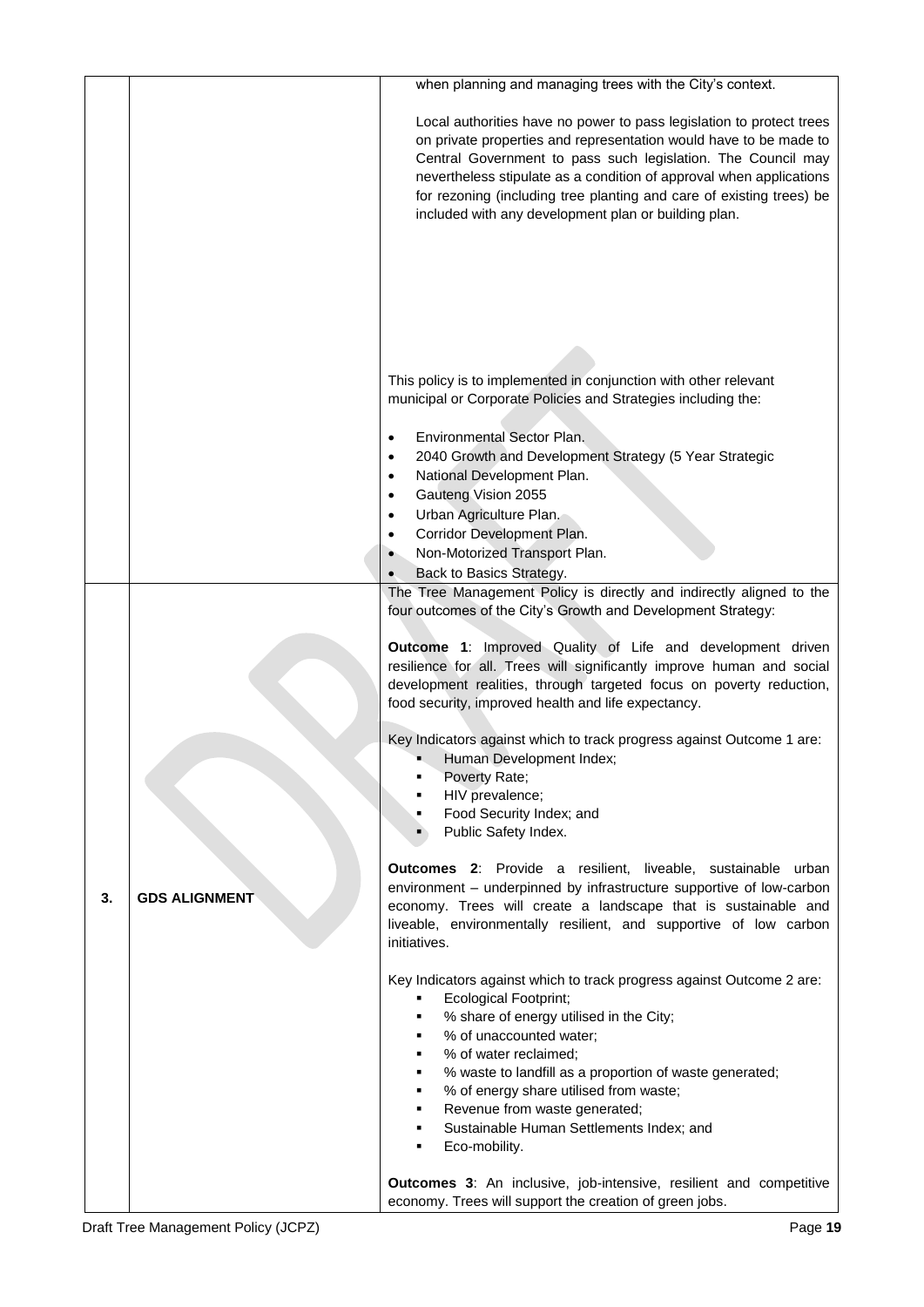|  |  | Key Indicators against which to track progress against Outcome 3 are:<br>GVA growth rates;<br>Unemployment;<br>Ratio GDP to jobs;<br>Gini-co-efficient;<br>City Competitive Rankings; and<br>Entrepreneurship growth (informal and formal economy).                                                                     |
|--|--|-------------------------------------------------------------------------------------------------------------------------------------------------------------------------------------------------------------------------------------------------------------------------------------------------------------------------|
|  |  | Outcomes 4: A leading metropolitan government that proactively<br>contributes to and builds a sustainable, social inclusive, local integrated<br>and globally competitive Global City Region. Tree management and<br>maintenance will be proactively managed rather than being reactively<br>management.                |
|  |  | Key Indicators against which to track progress against Outcome 4 are:<br>Participation Index;<br><b>Customer Satisfaction;</b><br>Quality of Life; and<br>Transparency Index.                                                                                                                                           |
|  |  |                                                                                                                                                                                                                                                                                                                         |
|  |  |                                                                                                                                                                                                                                                                                                                         |
|  |  | Hereunder are the City's priorities aligned to the Growth and<br>Development Strategy (GDS):                                                                                                                                                                                                                            |
|  |  | Financial sustainability and resilience by planting trees that are<br>indigenous, drought resistant and exotic trees that are suitable to<br>the local conditions.<br>Agriculture and food security by procuring and distributing fruit                                                                                 |
|  |  | trees to deprived communities.<br>Sustainable Human Settlements by bridging the green divide<br>through planting trees in deprived suburbs and also through<br>replacing dead by interplanting in affluent suburbs. Tree<br>maintenance is pro-active and through uniform standards and best                            |
|  |  | arboriculture practices.<br>SMME and entrepreneurial support through creating green jobs<br>and also supporting other government job creation initiatives.                                                                                                                                                              |
|  |  | Engaged and Active citizenry through urban forest dialogues,<br>tree summits and media.                                                                                                                                                                                                                                 |
|  |  | Resource resilience by propagating and planting trees to mitigate<br>against the impacts of climate change and partner with institutions<br>of higher learning and credible research agencies to carry out<br>research on carbon sequestration to trees planted in the City with<br>the aim of claiming carbon credits. |
|  |  | Smart City by ensuring all newly planted trees are recorded and<br>$\bullet$<br>plotted on the GIS system,<br>and the introduction<br>and<br>implementation of an electronic tree management information<br>system for the City. All tree maintenance schedules to be uploaded                                          |
|  |  | on JCPZ's website.                                                                                                                                                                                                                                                                                                      |
|  |  | Investment, attraction, retention and expansion by promoting<br>$\bullet$<br>tourism by beautifying scenic or iconic routes and thorough-fares                                                                                                                                                                          |
|  |  | to and in the City by the planting of trees.<br>Green economy by creating green jobs through the management<br>$\bullet$                                                                                                                                                                                                |
|  |  | of the green waste.                                                                                                                                                                                                                                                                                                     |
|  |  | Safer cities by conduct annual tree risk assessment throughout                                                                                                                                                                                                                                                          |
|  |  | the City, encouraging the protection of trees and promotion of<br>preventing the removal of street trees.                                                                                                                                                                                                               |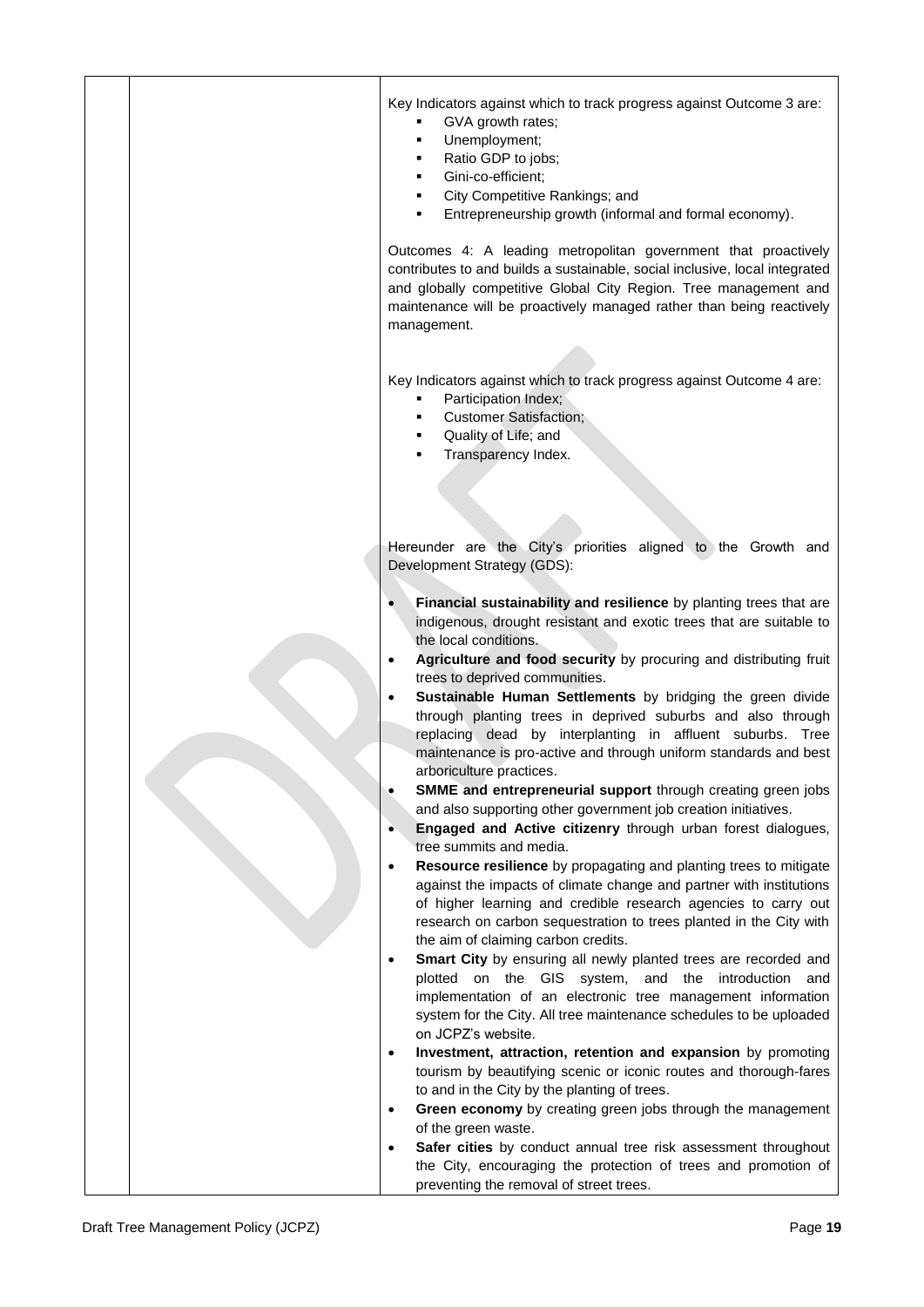|    |                    | For the purposes of this policy, the following definitions shall apply:                                                                                                                                                                                                                                                                                                                                                                                       |
|----|--------------------|---------------------------------------------------------------------------------------------------------------------------------------------------------------------------------------------------------------------------------------------------------------------------------------------------------------------------------------------------------------------------------------------------------------------------------------------------------------|
|    |                    | "Alien invasive trees": trees that invade and out compete native trees<br>and resulting in a rapid spread and occupation of a geographical area.                                                                                                                                                                                                                                                                                                              |
|    |                    | "After-care": means the tree maintenance regime which is<br>implemented once the tree has been planted.                                                                                                                                                                                                                                                                                                                                                       |
|    |                    | "Arboriculture": means the cultivation, management, and study of<br>trees, shrubs, and any other perennial woody plants. It is both a<br>science and a practice. The science of arboriculture studies how plants<br>grow and respond to cultural practices and to their environment. The<br>culture of arboriculture includes cultural techniques such as selection,<br>planting, training, fertilization, pest and pathogen control, shaping and<br>removal. |
|    |                    | "Blanking": means the replacement planting (filling in gaps) where<br>trees have been loss or died.                                                                                                                                                                                                                                                                                                                                                           |
|    |                    | "City": means the City of Johannesburg.                                                                                                                                                                                                                                                                                                                                                                                                                       |
|    |                    | "Endemic trees": trees that thrive in a specific ecological area.                                                                                                                                                                                                                                                                                                                                                                                             |
|    | <b>DEFINITIONS</b> | "Exotic trees": trees/ plants not native to the country.                                                                                                                                                                                                                                                                                                                                                                                                      |
|    |                    | "Indigenous trees": trees that are of native to the country (of origin to<br>South Africa.                                                                                                                                                                                                                                                                                                                                                                    |
| 4. |                    | "Interplanting": means the practice of planting fast growing trees in<br>between slow growing trees or planting trees in between stressed,<br>diseased or dead trees.                                                                                                                                                                                                                                                                                         |
|    |                    | "JCPZ": means Johannesburg City Parks and Zoo                                                                                                                                                                                                                                                                                                                                                                                                                 |
|    |                    | "Preservation Tree Order": means a tree preservation order (TPO) is<br>set out by the Municipality to protect specific tree species, or a<br>particular area from deliberate damage and destruction. The TPO<br>addresses matters relating to the felling, lopping, topping, uprooting or<br>other tree management related activities                                                                                                                         |
|    |                    | "Planting": means the placing of saplings or seeds in the ground or<br>container in order to grow.                                                                                                                                                                                                                                                                                                                                                            |
|    |                    | "Pot plants": means trees grown or placed in containers.                                                                                                                                                                                                                                                                                                                                                                                                      |
|    |                    | "Pruning": means a horticultural and silvicultural practice involving the<br>selective removal of parts of a plant, such as branches, buds, or roots.                                                                                                                                                                                                                                                                                                         |
|    |                    | "Regions": geographical borders set out by the City of Johannesburg<br>Metropolitan Municipality.                                                                                                                                                                                                                                                                                                                                                             |
|    |                    | "Tree": means a woody perennial plant, typically having single stem or<br>trunk growing to a considerable height and bearing lateral branches at<br>some distance from the ground.                                                                                                                                                                                                                                                                            |
|    |                    | "Tree health": means all factors (biotic and abiotic) that affect the<br>vigour and productivity of a tree.<br>"Tree Management": means the protection and maintenance of the<br>existing tree asset base in the City, as well as the planning, planting,<br>and maintenance of future tree provision programmes.                                                                                                                                             |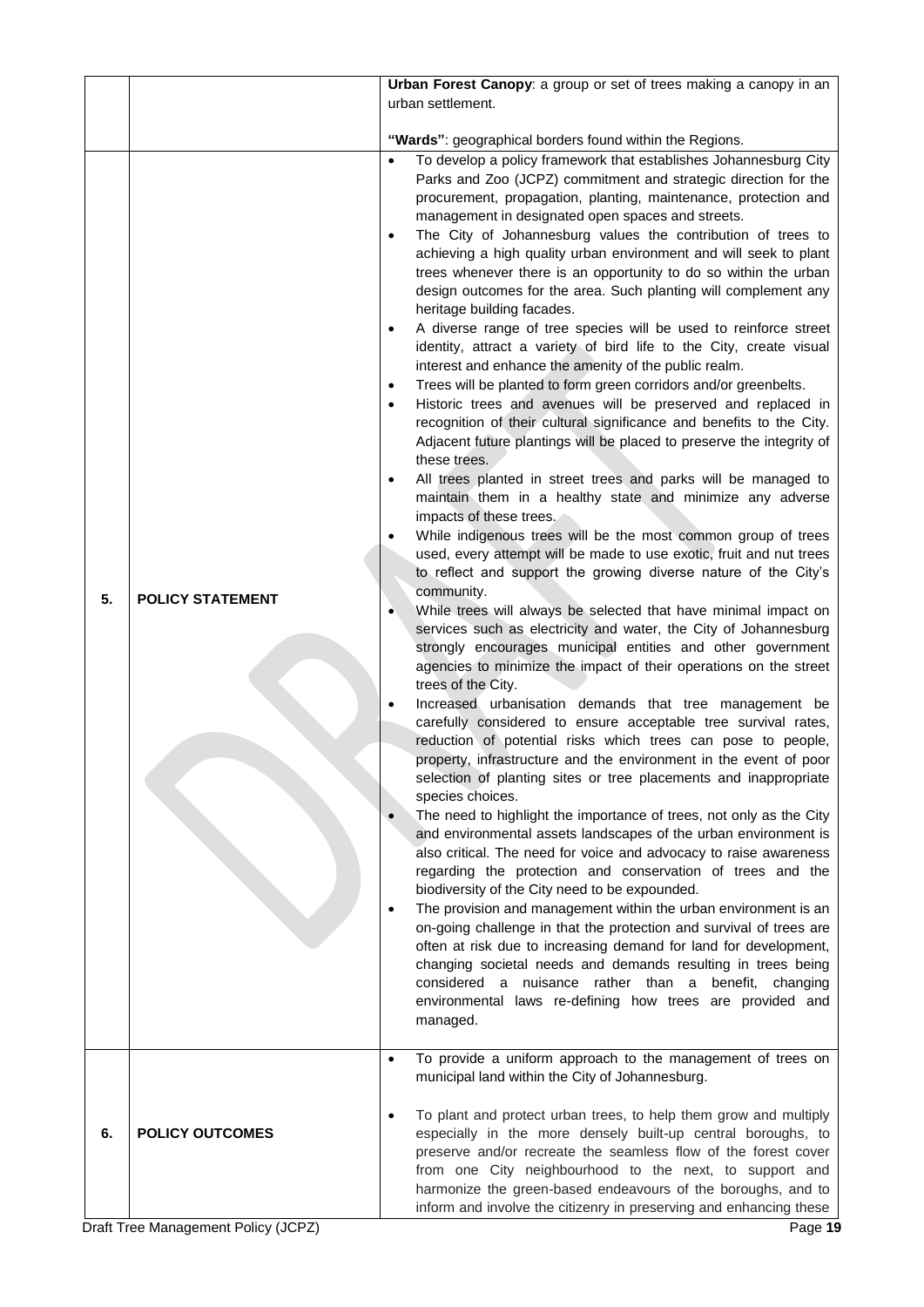| precious allies of vital and symbolic importance.                                                                                                                                                                                                                                                                                                                                                                                                                                                                                                                                                                                                                                                                                                                                                                                                                                                                                                    |
|------------------------------------------------------------------------------------------------------------------------------------------------------------------------------------------------------------------------------------------------------------------------------------------------------------------------------------------------------------------------------------------------------------------------------------------------------------------------------------------------------------------------------------------------------------------------------------------------------------------------------------------------------------------------------------------------------------------------------------------------------------------------------------------------------------------------------------------------------------------------------------------------------------------------------------------------------|
| To place trees at the heart of the City of Johannesburg cityscape,<br>$\bullet$<br>the aim being to provide the City with a viable and sustainable<br>future while supporting the identity of the City's landscape and<br>enhancing citizen quality of life.                                                                                                                                                                                                                                                                                                                                                                                                                                                                                                                                                                                                                                                                                         |
| To place trees as important components of City of Johannesburg's<br>$\bullet$<br>green heritage, urban trees are not only living beings but also<br>serves as neighbours and allies. It is in the collective interest of<br>everyone including elected officials, municipal employees, citizens,<br>institutional partners, etc. to respect, protect and support the<br>growth and expansion of the urban tree cover.                                                                                                                                                                                                                                                                                                                                                                                                                                                                                                                                |
| The municipal administration is committed to taking all action as<br>$\bullet$<br>required to ensure the on-going development and sustainability of<br>the City's rich arboreal heritage with view to making the City of<br>Johannesburg a truly greener, more pleasant and healthier place<br>to live.                                                                                                                                                                                                                                                                                                                                                                                                                                                                                                                                                                                                                                              |
| To create and maintain a balance in the green environment<br>$\bullet$<br>between the developed and previously advantaged areas within<br>the City of Johannesburg, with specific to the planting of trees in<br>previously disadvantaged communities both in the Southern and<br>Northern regions.                                                                                                                                                                                                                                                                                                                                                                                                                                                                                                                                                                                                                                                  |
| To identify, register and preserve Champion Trees in the City and<br>to ensure these trees become of significant value to the future<br>generations.                                                                                                                                                                                                                                                                                                                                                                                                                                                                                                                                                                                                                                                                                                                                                                                                 |
| New Tree Planting in the City:                                                                                                                                                                                                                                                                                                                                                                                                                                                                                                                                                                                                                                                                                                                                                                                                                                                                                                                       |
| Engagement with all stakeholders and role-players responsible for<br>planting of trees on City land to ensure alignment and integration<br>of tree planting programmes (e.g. way-leave applications).<br>Integrated new housing developments inclusive of greening and<br>tree planting programmes.<br>JCPZ to develop and implement an Urban Forest Master Plan.<br>Prioritised planting of trees in identified areas within the City where<br>the tree canopy is facing some stress, dying and diseased, and<br>newly developed areas or suburbs.<br>Regions and other City's departments are encouraged to plant<br>٠<br>indigenous and other drought resistant trees and shrubs.<br>Facilitate and encourage the planting of trees by residents and<br>$\bullet$<br>other stakeholders wherever and whenever possible.<br>Encourage the planting of fruit bearing trees in the City to improve<br>$\bullet$<br>security and the quality of life. |
| A City-Wide Uniform Approach to Tree Maintenance:                                                                                                                                                                                                                                                                                                                                                                                                                                                                                                                                                                                                                                                                                                                                                                                                                                                                                                    |
| Establishment of uniform development and maintenance standards<br>$\bullet$<br>for tree based on best arboriculture models.<br>Management of trees in a professional manner under the guidance<br>$\bullet$<br>of skilled and qualified arboriculture or horticulture professionals.<br>Regulation of the protection, planting and removal of trees by<br>$\bullet$<br>ensuring an integrated city-wide approach based on sound<br>arboriculture practices.<br>Integrated management frameworks and service level agreements                                                                                                                                                                                                                                                                                                                                                                                                                         |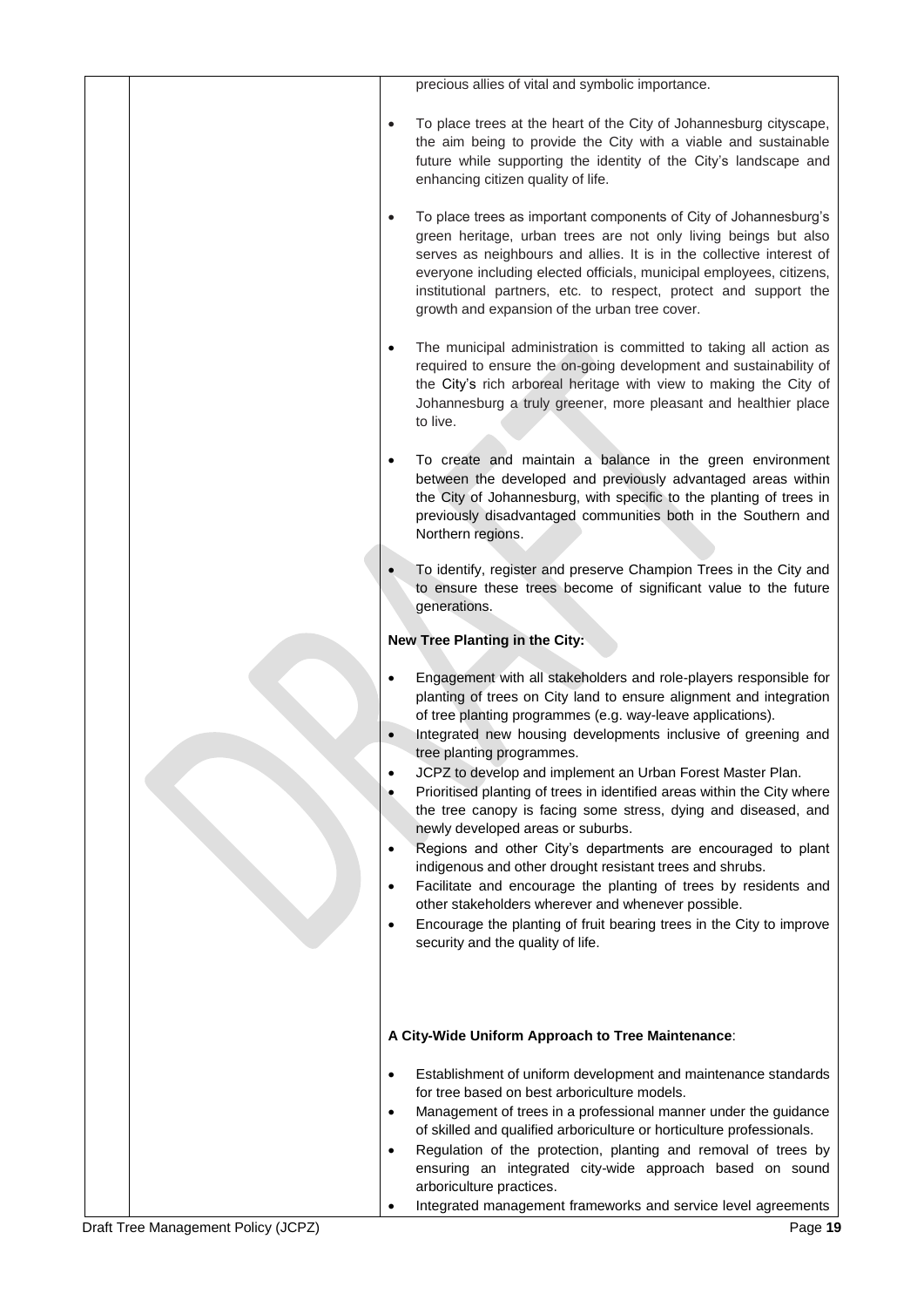|    |                          | between City Departments and Entities in order to prevent                                        |
|----|--------------------------|--------------------------------------------------------------------------------------------------|
|    |                          | unnecessary damage to trees during construction or related                                       |
|    |                          | activities.                                                                                      |
|    |                          | Reduce risks related to planned or ad-hoc approaches to tree<br>$\bullet$                        |
|    |                          | maintenance by various internal and external role-players.                                       |
|    |                          |                                                                                                  |
|    |                          | <b>Establishment of the Importance and Value of Trees:</b>                                       |
|    |                          | Establishment of a single Tree Evaluation Formula for determining<br>$\bullet$                   |
|    |                          | tree values and the total value (i.e. conduct tree verification or                               |
|    |                          | census every two years).                                                                         |
|    |                          | Compilation of the State of the Urban Forest Reports every two<br>$\bullet$                      |
|    |                          | years by credible research bodies or institutions.                                               |
|    |                          | Convene a Tree Indaba or Summit with all stakeholders and also<br>$\bullet$                      |
|    |                          | encourage dialogues around trees every two years.                                                |
|    |                          | City's participation in national and international programmes aimed<br>$\bullet$                 |
|    |                          | at creating awareness of the importance of trees (i.e. Arbour City                               |
|    |                          | Awards).                                                                                         |
|    |                          | Partnerships development with suppliers, property development<br>$\bullet$                       |
|    |                          | companies, ratepayers' organisations, environmental groups,                                      |
|    |                          | government institutions amongst others to promote tree planting                                  |
|    |                          | and the importance of trees within the urban context.                                            |
|    |                          | In order to achieve this balance, the following objectives have been                             |
|    |                          | identified:                                                                                      |
|    |                          |                                                                                                  |
|    |                          | To promote greening and maximize tree planting<br>and                                            |
|    |                          | maintenance in an integrated city-wide approach in order to                                      |
|    |                          | secure the multiple environmental and social benefits for the now                                |
|    |                          | and future generations of the City of Johannesburg in accordance                                 |
|    |                          | to best arboriculture practices.<br>To manage the urban forest (including street trees and trees |
|    |                          | planted in parks) in a simple yet effective manner in order to                                   |
|    |                          | secure our urban forest or canopy for the present and future                                     |
|    |                          | generations to come.                                                                             |
|    |                          | To encourage tree educational awareness through public                                           |
|    |                          | participation and consultations before, during and after tree                                    |
|    |                          | planting programmes.                                                                             |
|    |                          | To encourage tree planting in containers where there are                                         |
|    |                          | insufficient tree planting spaces in the City.                                                   |
|    |                          | To encourage the planting of fruit bearing trees by improving the                                |
|    |                          | quality of life and food security.                                                               |
| 7. | <b>POLICY OBJECTIVES</b> | To promote the prevention of tree removal in the City unless there                               |
|    |                          | are any compelling reasons or circumstances.                                                     |
|    |                          | To maintain a set standard for the management of street trees                                    |
|    |                          | and parks trees in the City of Johannesburg.                                                     |
|    |                          | To ensure integrated planning with other departments, utility                                    |
|    |                          | companies and state agencies in order to prevent unnecessary                                     |
|    |                          | damages to trees during constructions (i.e. way-leave application                                |
|    |                          | and approval).                                                                                   |
|    |                          | To ensure an integrated approach regarding the planning on new                                   |
|    |                          | suburbs and housing projects.<br>To promote and encourage mass tree planting in the City active  |
|    |                          | involvement in the Annual Arbour Week or Month programme and                                     |
|    |                          | also to partake in the annual Arbour City Award Competition.                                     |
|    |                          | To promote tourism by beautifying and enhancing the existing                                     |
|    |                          | urban canopy by beautifying protocol and scenic routes and                                       |
|    |                          | gateways to and the City by planting trees.                                                      |
|    |                          | To ensure 95% tree survival rate on newly planted trees through<br>÷                             |
|    |                          | the tree after-care programmes.                                                                  |
|    |                          | To enhance the reputation of the City as a custodian and manager                                 |
|    |                          | of an expanding man-made urban forest.                                                           |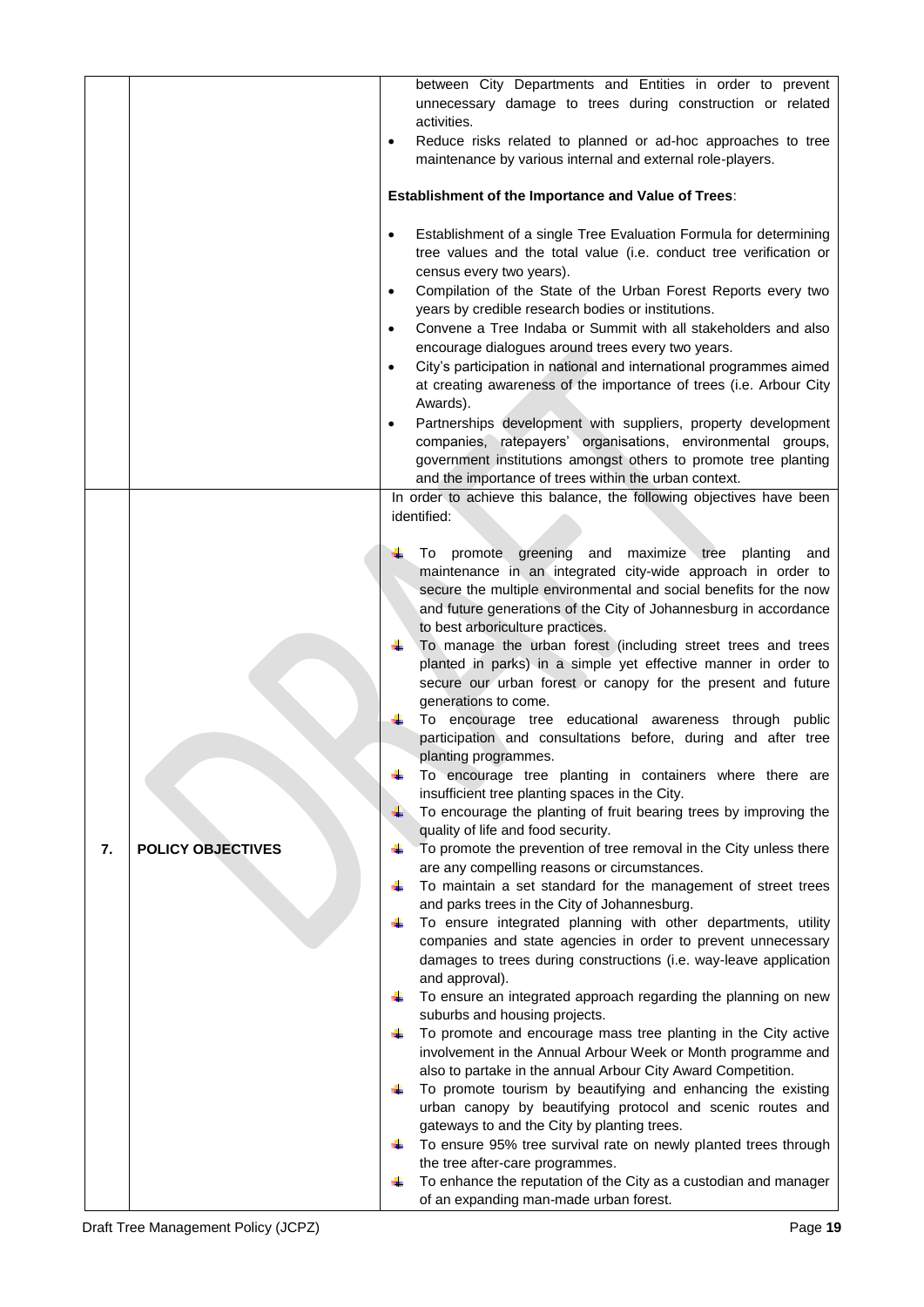|    |                                | 4         | To determine and benchmark the urban forest canopy of CoJ.           |
|----|--------------------------------|-----------|----------------------------------------------------------------------|
|    |                                | 4         | To promote the planting of indigenous and drought resistant trees.   |
|    |                                | ÷         | To develop and maintain a CoJ urban tree profile via a tree          |
|    |                                |           | census and GIS mapping.                                              |
|    |                                | ÷         | To encourage the planting of Memorial trees in Cemeteries.           |
|    |                                |           | To establish a tree evaluation formula for the loss of existing      |
|    |                                |           |                                                                      |
|    |                                |           | trees.                                                               |
|    |                                | ÷         | To maintain and improve the existing urban forest canopy through     |
|    |                                |           | the application of sustainable asset management methodologies.       |
|    |                                | ÷         | To plant trees in CoJ using the project management                   |
|    |                                |           | methodologies, tools and techniques.                                 |
|    |                                | ÷         | To establish norms, standards and criteria for the planting of       |
|    |                                |           | indigenous and exotic trees.                                         |
|    |                                | 4         | To optimize JCPZ tree nurseries as capable suppliers of trees to     |
|    |                                |           | meet internal planting requirements, as well as for sale externally. |
|    |                                |           |                                                                      |
|    |                                | ÷         | To apply the CoJ policies and by-laws on the protection and          |
|    |                                |           | removal of trees in the public open spaces and on streets.           |
|    |                                | ÷         | To facilitate the removal of alien invasive trees in collaboration   |
|    |                                |           | with relevant government and non-governmental entities.              |
|    |                                | ÷         | To influence and to achieve goals on tree planting and               |
|    |                                |           | maintenance as per the IDP and Environmental Sector Plan of the      |
|    |                                |           | CoJ.                                                                 |
|    |                                |           | To provide tree planting and maintenance services to State and       |
|    |                                |           | Municipal owned entities.                                            |
|    |                                |           |                                                                      |
|    |                                |           | To provide guidelines on the prescription of tree requirements for   |
|    |                                |           | development applications.                                            |
|    |                                |           | To establish criteria for the donation of trees for use in non-      |
|    |                                |           | designated public open space.                                        |
|    |                                |           | To establish internal and external partnerships in the development   |
|    |                                |           | of Forest Park in each Region of the City.                           |
|    |                                |           | To establish rules and practices relating to the protection,         |
|    |                                |           | management and appropriate maintenance of the urban forest,          |
|    |                                |           |                                                                      |
|    |                                |           | while supporting applied research in the field.                      |
|    |                                |           | To step up information, publication and awareness initiatives with   |
|    |                                |           | a view to involving everyone<br>including citizens, municipal        |
|    |                                |           | employees, institutional and association partners, large land        |
|    |                                |           | owners, etc. in the effort to protect City of Johannesburg's         |
|    |                                |           | arboreal heritage.                                                   |
|    |                                |           | Increase the number of trees planted based on the principle of       |
|    |                                |           | planting the right tree in the right location with a view to         |
|    |                                |           | augmenting the City's arboreal reserve                               |
|    |                                |           |                                                                      |
|    |                                |           | To develop proficiency training programs for all personnel           |
|    |                                |           | involved in arboricultural activities and land-use planning.         |
|    |                                |           |                                                                      |
|    |                                |           | <b>Tree Planting</b>                                                 |
|    |                                |           |                                                                      |
|    |                                | $\bullet$ | JCPZ shall plan for the planting of new trees.                       |
|    |                                | $\bullet$ | JCPZ shall be contacted by any of the City's departments and         |
|    |                                |           | entities prior to any tree planting programme or maintenance         |
|    |                                |           | programme.                                                           |
|    |                                | $\bullet$ | The planting of trees in the City must be promoted through the       |
|    |                                |           | implementation of sustained planting programmes with community       |
|    | <b>IMPLEMENTATION STRATEGY</b> |           |                                                                      |
| 8. | (GUIDING PRINCIPLES)           |           | participation.                                                       |
|    | $\bullet$                      |           | Depending on the local conditions, preference should be given to     |
|    |                                |           | the planting of indigenous and drought resistant plants or trees.    |
|    |                                |           | This does not exclude the use of exotic species, provided that they  |
|    |                                |           | are non-invasive and more suited to local conditions.                |
|    |                                | $\bullet$ | JCPZ will execute the planting of new trees in accordance with a     |
|    |                                |           | scheduled rolling five year tree planting plan (i.e. Urban Forest    |
|    |                                |           | Master Plan).                                                        |
|    |                                |           | Species selected are of the utmost importance for eliminating        |
|    |                                |           |                                                                      |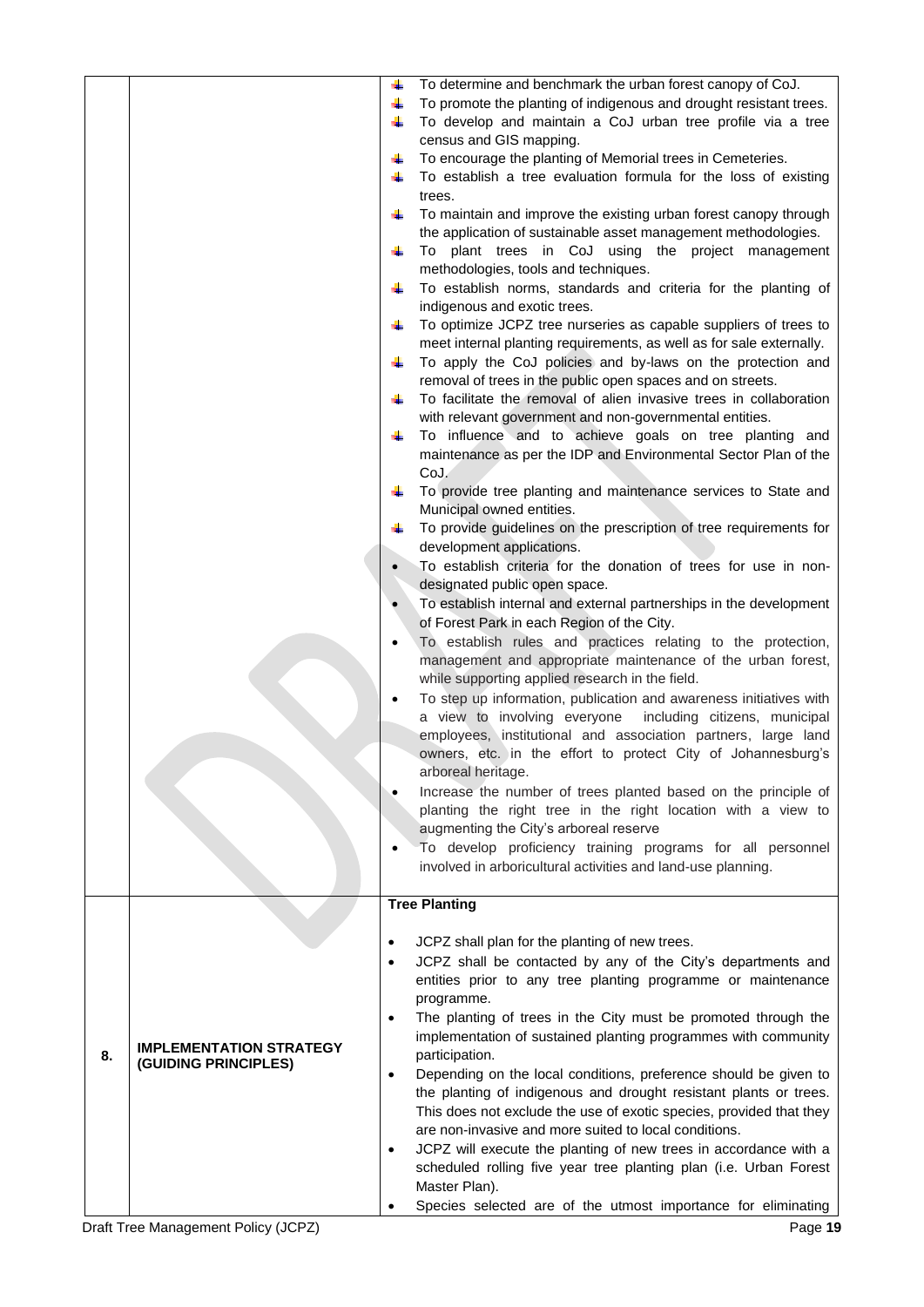|  | problems associated with the growth characteristics of tree<br>species, for example damage resulting from aggressive root<br>systems and excessive height that might obstruct the views.<br>Once the site has been inspected, way-leaves of other relevant<br>departments and entities have been obtained and it has been<br>established that the tree planting is possible, the selection of a tree<br>species will be influenced by the following factors:<br>The existence and success of species that is already<br>$\circ$<br>present.<br>The presence/absence of overhead and underground<br>$\circ$<br>services.<br>Width of the pavement.<br>$\circ$<br>Growth characteristics of tree species that could put<br>$\circ$                                                                                                                                                                                                                                                                                                                                                                                                                                                                                                                                                                                                                                                                                                                                                                                                                                                                                                                                                                                                                                                                                  |
|--|-------------------------------------------------------------------------------------------------------------------------------------------------------------------------------------------------------------------------------------------------------------------------------------------------------------------------------------------------------------------------------------------------------------------------------------------------------------------------------------------------------------------------------------------------------------------------------------------------------------------------------------------------------------------------------------------------------------------------------------------------------------------------------------------------------------------------------------------------------------------------------------------------------------------------------------------------------------------------------------------------------------------------------------------------------------------------------------------------------------------------------------------------------------------------------------------------------------------------------------------------------------------------------------------------------------------------------------------------------------------------------------------------------------------------------------------------------------------------------------------------------------------------------------------------------------------------------------------------------------------------------------------------------------------------------------------------------------------------------------------------------------------------------------------------------------------|
|  | people or property at risk.<br><b>Replacement (Blanking) Planting</b>                                                                                                                                                                                                                                                                                                                                                                                                                                                                                                                                                                                                                                                                                                                                                                                                                                                                                                                                                                                                                                                                                                                                                                                                                                                                                                                                                                                                                                                                                                                                                                                                                                                                                                                                             |
|  | Blanking or planting of replacement trees may be done in a<br>❖<br>planned or ad-hoc manner.<br>Where trees die or are damaged due to vandalism or impact due<br>❖<br>to human activity, the individual tree can be removed and replaced<br>with a new tree, so to ensure the planned tree planting programme<br>remains in place.<br>Replacement planting can also take place in the event where the<br>❖<br>existing streetscapes or avenues where trees are ageing, stressed<br>or diseased and new trees are planted in-situ to ensure that as the<br>tree comes to the end of its lifecycle the aesthetic view of the                                                                                                                                                                                                                                                                                                                                                                                                                                                                                                                                                                                                                                                                                                                                                                                                                                                                                                                                                                                                                                                                                                                                                                                        |
|  | streetscape or avenue is not negatively impacted on.<br><b>General Guidelines</b>                                                                                                                                                                                                                                                                                                                                                                                                                                                                                                                                                                                                                                                                                                                                                                                                                                                                                                                                                                                                                                                                                                                                                                                                                                                                                                                                                                                                                                                                                                                                                                                                                                                                                                                                 |
|  | Application for tree planting on sidewalks must be in writing and<br>✓<br>addressed to the Managing Director for JCPZ.<br>✓<br>In the event of the applicant not being able to read and/or write,<br>provision must be made for such applications to be presented<br>verbally at the JCPZ Regional Managers' Offices.<br>Residents requesting individual tree planting must undertake to<br>✓<br>water the tree for a specified period until it becomes established.<br>Individual and replacement planting will be carried out when<br>✓<br>required.<br>✓<br>Trees are to be planted in a manner which allows for unobstructed<br>pedestrian flow.<br>No trees to be planted where prohibited by services such as gas,<br>$\checkmark$<br>electricity and telecommunication lines.<br>No planting to be undertaken that would impair visibility or create a<br>$\checkmark$<br>traffic hazard.<br>$\checkmark$<br>No planting of trees should be considered:<br>Close to a driveway or road intersection where it is likely<br>$\circ$<br>to impair sight lines of motorists, cyclists or pedestrians;<br>Where it will obstruct sight lines to traffic signs, signals or<br>$\circ$<br>direction signs; and<br>Where pedestrian paths will be obstructed in such a<br>$\circ$<br>manner that people have to walk in the street, or which<br>hinders passage by wheelchairs or push carts.<br>In order to prevent root damage to underground services or<br>✓<br>hardened surfaces, root control systems may be introduced to<br>redirect roots from the protected areas.<br>No planting to be undertaken that will interfere with any electrical<br>✓<br>stay supports or that is not within the prescribed distance from<br>overhead power lines, as prescribed by the Occupational Health<br>and Safety Act. |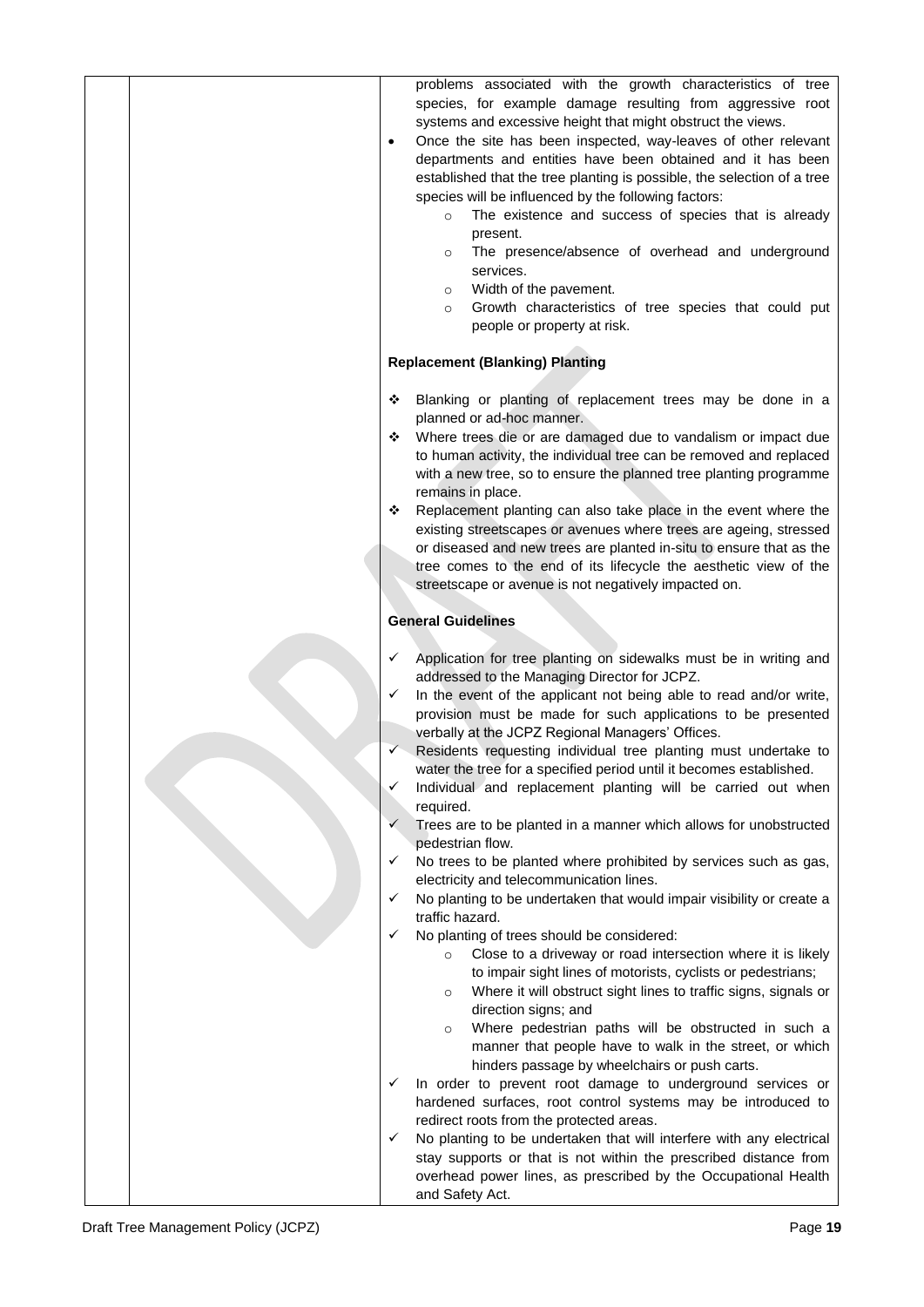| ✓ | To ensure public safety, existing street lights/lighting must be                                                           |
|---|----------------------------------------------------------------------------------------------------------------------------|
|   | considered whilst planting takes place.                                                                                    |
| ✓ | No private planting on Council-owned land is permitted without                                                             |
|   | prior consultation with the relevant JCPZ Regional Manager with                                                            |
|   | relevant delegation of power in Johannesburg City Parks and Zoo.                                                           |
| ✓ | The planting distance between trees must be determined by the                                                              |
|   | species selected and services encountered.                                                                                 |
| ✓ | Existing trees that are identified as being unsuitable due to various                                                      |
|   | problems may be removed and replaced with suitable species. The                                                            |
|   | replacement trees must be the same size as those removed.                                                                  |
| ✓ | On requests from schools and community greening projects, trees                                                            |
|   | may be donated according to City's policy regarding donations and                                                          |
|   | in accordance with the Municipal Finance Management Act and<br>depending on stock availability in the municipal nurseries. |
| ✓ | On pavements not wide enough to accommodate trees, a tree                                                                  |
|   | donation for adjacent private property may be provided at the                                                              |
|   | discretion of the Regional Manager or alternatively pot planting                                                           |
|   | may be encouraged.                                                                                                         |
| ✓ | The regulations under Section 29 of the Conservation of                                                                    |
|   | Agricultural Resource Act, 1983 (Act No 43 of 1983) will be                                                                |
|   | adhered to at all times. Plants declared as weeds may not be                                                               |
|   | planted, while others that have been declared as invaders, must                                                            |
|   | be controlled.                                                                                                             |
| ✓ | JCPZ will plant street trees on sidewalks in accordance with its                                                           |
|   | tree planting programme throughout the year.                                                                               |
| ✓ | All newly planted and replaced trees are recorded and plotted                                                              |
|   | using the GIS system.                                                                                                      |
| ✓ | New trees will not be planted under the following circumstances:                                                           |
|   | interfere<br>with<br>existing<br>lf.<br>they<br>services,<br>$\circ$<br>e.g.                                               |
|   | telecommunication lines, overhead wires, electricity,                                                                      |
|   | street lights, waterlines, and sewage.                                                                                     |
|   | Within 10 to 20 metres of an intersection.<br>$\circ$                                                                      |
|   | Within 3 meters of an existing driveway.<br>$\circ$                                                                        |
|   | If the sidewalk is less than 2.5 metres wide.<br>$\circ$                                                                   |
|   | If the tree is a noxious weed or if, by the nature of its root<br>$\circ$                                                  |
|   | system, form, characteristics and fruits, it is deemed to be                                                               |
|   | undesirable.                                                                                                               |
|   | If the pavement is not stabilised.                                                                                         |
|   |                                                                                                                            |
|   | <b>Pruning and Removal of Trees</b>                                                                                        |
| ❖ |                                                                                                                            |
|   | Trees can be pruned if they cause an obstruction for pedestrians,                                                          |
|   | traffic, street lights, roads and traffic signs, overhead power lines,<br>satellite receptions.                            |
| ❖ | Trees can be pruned if they are diseased or certain parts of the                                                           |
|   | tree appear to be diseased or vandalised.                                                                                  |
| ❖ | Trees can be pruned to expand its lifespan.                                                                                |
| ❖ | Height of the tree prevents proper maintenance.                                                                            |
| ❖ | Roots will be pruned if they cause a safety hazard for pedestrians                                                         |
|   | and occupants, and damage walls, buildings and road kerbs.                                                                 |
| ❖ | No person may prune or remove a tree planted on City land                                                                  |
|   | without prior authority from Johannesburg City Parks and Zoo. In                                                           |
|   | the event of a person or persons being guilty of such an act, the                                                          |
|   | City reserves the right to impose the necessary fines or penalties                                                         |
|   | or follow legal action.                                                                                                    |
| ❖ | The removal of existing trees within the City will only be                                                                 |
|   | considered in certain circumstances.                                                                                       |
| ❖ | The City may undertake planned tree removals for purposes of                                                               |
|   | legislative compliance and/or public safety.                                                                               |
| ❖ | Trees declared as a protected species in terms of the Forest Act                                                           |
|   | 1984, may not be pruned or removed without the permission from                                                             |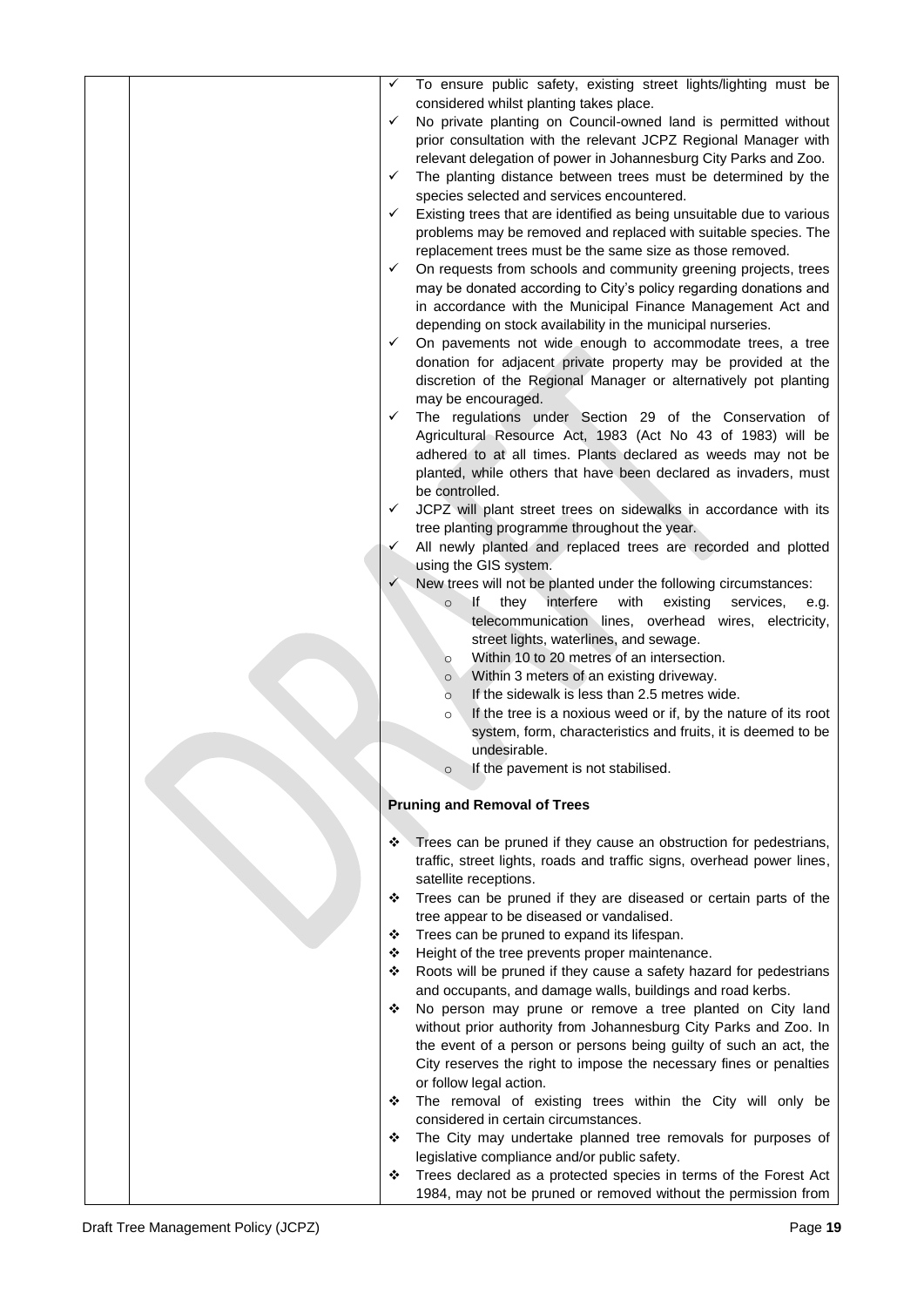| ❖ | the Minister of Agriculture, Forestry and Fisheries.<br>In order to prevent unnecessary damage to trees during<br>construction work, other City's Departments and Entities should<br>obtain a wayleave from Johannesburg City Parks and Zoo prior to<br>commencing construction work when such work is to be carried<br>out in the close vicinity of a tree or trees. |
|---|-----------------------------------------------------------------------------------------------------------------------------------------------------------------------------------------------------------------------------------------------------------------------------------------------------------------------------------------------------------------------|
| ❖ | Pruning or removal of all trees on municipal property shall be done<br>by Johannesburg City Parks and Zoo or its appointed service<br>providers.                                                                                                                                                                                                                      |
| ❖ | Requests for pruning or removal should be directed to Regional<br>Managers for Johannesburg City Parks and Zoo of the specific                                                                                                                                                                                                                                        |
| ❖ | Region where the tree is located<br>Pruning or removal of trees on private property where these trees<br>interfere with overhead or underground services is not the                                                                                                                                                                                                   |
| ❖ | responsibility of Johannesburg City Parks and Zoo.<br>The City shall consider the following factors before pruning"<br>Safety (public and property)<br>$\circ$                                                                                                                                                                                                        |
|   | Legal factors; upon written request for the removal of any<br>$\circ$<br>offending branches or roots encroaching upon the<br>complainant's property.<br>South Africa Road Safety Manual.<br>$\circ$                                                                                                                                                                   |
| ❖ | No tree located on Public Open Space or road reserves is to be<br>removed unless it presents a threat to human life or property, or if<br>the tree has died.<br>The exceptions are:                                                                                                                                                                                   |
|   | Trees classified as "declared weeds" in terms of the<br>$\Omega$<br>Conservation of Agriculture Resource Act, 1983 and<br>National Environmental Management: Biodiversity Act,                                                                                                                                                                                        |
|   | 2004.<br>The tree is more than 75% dead or dying.<br>$\circ$                                                                                                                                                                                                                                                                                                          |
|   | Trees are diseased beyond recovery.<br>$\circ$<br>Trees causing a traffic hazard, electrical or health<br>$\circ$<br>hazards.                                                                                                                                                                                                                                         |
|   | Trees that interfere with essential services where no other<br>$\circ$<br>options suitable alternatives can be found.<br>In accordance with a Council or JCPZ's Senior<br>$\circ$                                                                                                                                                                                     |
|   | Management resolutions; for example road widening<br>projects where no alternate routes are available.<br>On request of adjacent property owners for vehicle<br>$\circ$                                                                                                                                                                                               |
|   | access, subject to the presentation of approved building<br>plans, where no other alternative could be found, the                                                                                                                                                                                                                                                     |
|   | applicant will be held liable for the cost of removal as well<br>as for the aesthetic loss to the environment. This cost to<br>be based the Johannesburg City Parks and Zoo's<br>approved Tree Evaluation Policy or Formula.                                                                                                                                          |
|   | Trees planted by residents considered being unsuitable<br>$\circ$<br>for the area or which interfere with other services,<br>affected parties shall be notified in writing prior removals.                                                                                                                                                                            |
|   | Where trees need to be removed for reasons mentioned<br>$\circ$<br>above replacements shall be considered.                                                                                                                                                                                                                                                            |
| ❖ | While is not denied that in certain instances trees may form a<br>nuisance to a property owner, the pruning or removal of trees will<br>not be considered for the following reasons:<br>Shedding of leaves, fruits, seeds or any other plant                                                                                                                          |
|   | $\circ$<br>material.<br>Causing a nuisance in respect of swimming pool.<br>$\circ$                                                                                                                                                                                                                                                                                    |
|   | Hampering the growth of other plants.<br>$\circ$<br>Obscuring private advertising boards and signs.<br>$\circ$<br>Causing excessive shade.<br>$\circ$                                                                                                                                                                                                                 |
| ❖ | Allergic reactions.<br>$\circ$<br>Removal of fallen trees                                                                                                                                                                                                                                                                                                             |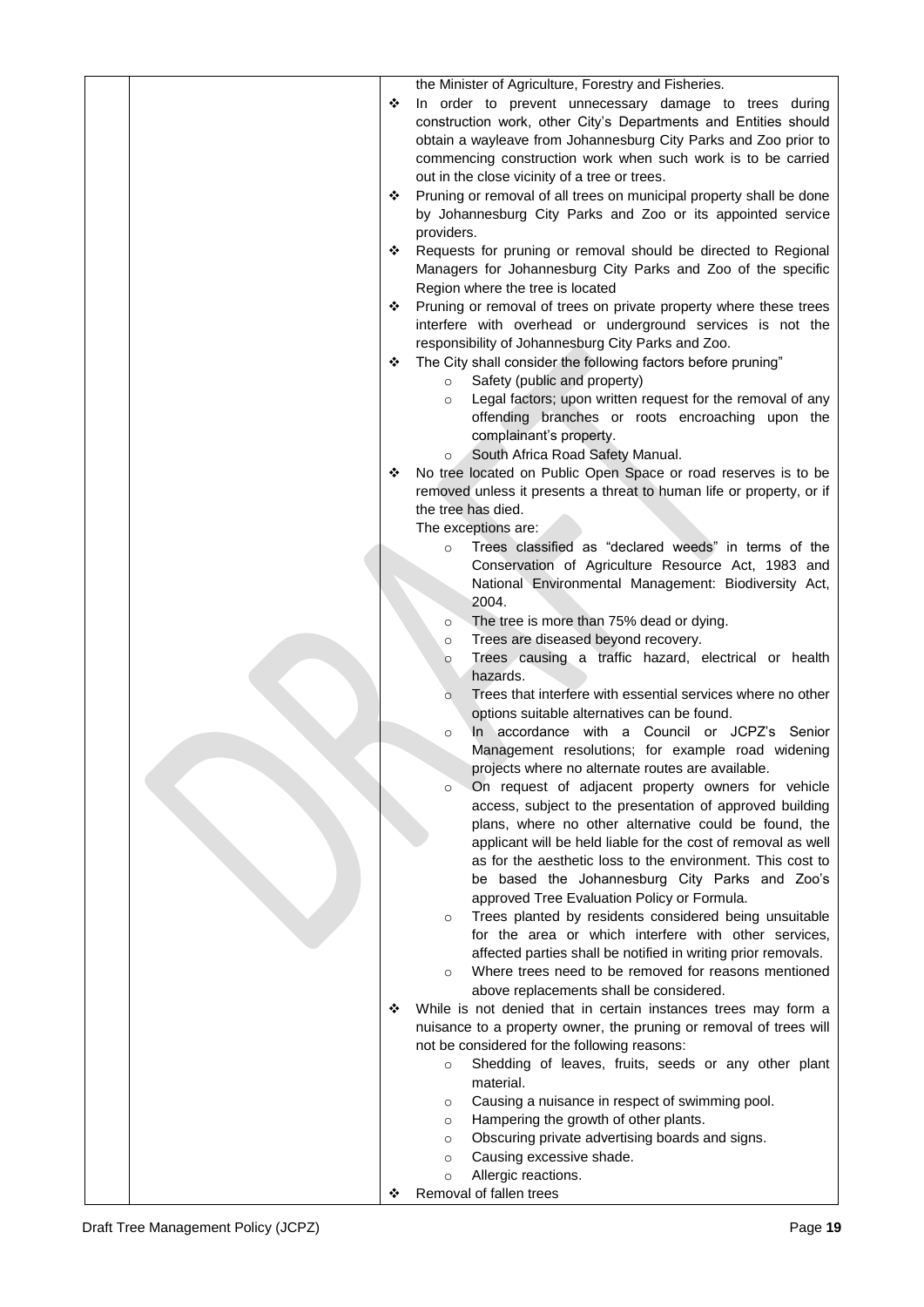|    |                                    | In the event of a tree that has fallen due to age, weather<br>$\circ$<br>conditions or any other reason, Johannesburg City Parks<br>and Zoo operations or emergency teams will ensure the<br>removal of such tree(s).<br>Johannesburg City Parks and Zoo will respond in the<br>$\circ$<br>event of trees on public land posing a threat or<br>endangering persons or property. Such tree(s) will be<br>removed, if necessary by JCPZ.<br>In an emergency where a tree on private property has<br>$\circ$<br>fallen, JCPZ may remove the tree in order to ensure the<br>safety of persons and property. This action will be<br>undertaken in conjunction with the City's Disaster<br>Management Department.<br>Removal of trees in private stands or properties<br>❖<br>Trees will be removed in private properties once approval<br>$\circ$<br>or permission is received through the office of Managing<br>Director of JCPZ in line with the Council's Indigent Policy.<br><b>Methods and Systems of Pruning</b><br>Removal of basal branches, diseased or dead growth.<br>Raising of lower branches to clear the way for pedestrian<br>$\bullet$<br>movements.<br>Pruning of roadside branches to accommodate traffic.<br>$\bullet$<br>Removal of branches obstructing road and traffic signs, street<br>lights, etc.<br>Pruning of branches of trees growing on private property that may<br>be encroaching upon Council property.<br>Shaping of trees to accommodate overheard power lines.<br>Root pruning where roots are causing damage to sidewalks or<br>road surfaces.<br>Reduction of height of trees will be undertaken if, in the opinion of<br>a skilled arboriculturist or horticulturist, the trees have become a |
|----|------------------------------------|-----------------------------------------------------------------------------------------------------------------------------------------------------------------------------------------------------------------------------------------------------------------------------------------------------------------------------------------------------------------------------------------------------------------------------------------------------------------------------------------------------------------------------------------------------------------------------------------------------------------------------------------------------------------------------------------------------------------------------------------------------------------------------------------------------------------------------------------------------------------------------------------------------------------------------------------------------------------------------------------------------------------------------------------------------------------------------------------------------------------------------------------------------------------------------------------------------------------------------------------------------------------------------------------------------------------------------------------------------------------------------------------------------------------------------------------------------------------------------------------------------------------------------------------------------------------------------------------------------------------------------------------------------------------------------------------------------------------------------------|
|    |                                    | danger.                                                                                                                                                                                                                                                                                                                                                                                                                                                                                                                                                                                                                                                                                                                                                                                                                                                                                                                                                                                                                                                                                                                                                                                                                                                                                                                                                                                                                                                                                                                                                                                                                                                                                                                           |
|    |                                    | Risks:                                                                                                                                                                                                                                                                                                                                                                                                                                                                                                                                                                                                                                                                                                                                                                                                                                                                                                                                                                                                                                                                                                                                                                                                                                                                                                                                                                                                                                                                                                                                                                                                                                                                                                                            |
| 9. | <b>INTERNAL CONTROLS AND RISKS</b> | Lack of skilled and qualified staff to manage and maintain trees in<br>Region and coupled to that is the ageing workforce,<br>A number of the City's street trees are reaching the end of their<br>$\bullet$<br>useful life cycle, for example trees planted in the Previously<br>Advantaged Areas such as Sandton, Rosebank, Houghton, etc.<br>JCPZ will monitor the health of these trees and replace them<br>accordingly. A strategic programme of tree replacement will be<br>developed in 2014.<br>Request for street trees are received from residents and these will<br>$\bullet$<br>be considered in relation to any street planting proposals.<br>Reinforce existing street tree planting by infilling or inter-planting<br>$\bullet$<br>where possible and replacing poor specimen. Most of the trees<br>planted in the Previously Advantaged Areas are pre-dominantly<br>exotic trees; therefore replacing them with indigenous trees will<br>create a short urban canopy and have in impact in the man-made<br>urban forest.<br>Reliance on municipal water to water the trees. JCPZ to make an<br>$\bullet$<br>application to the Department of Water Affairs to be granted a                                                                                                                                                                                                                                                                                                                                                                                                                                                                                                                                        |
|    |                                    | permission to withdraw water from the rivers.<br>Monoculture planting practices as in the past five years the only<br>$\bullet$<br>tree species that have been planted are Celtis spp, Combretum<br>spp, Searsia spp. etc. A variety of tree species should be<br>introduced to minimize the risks of one tree species being wiped<br>out by diseases such mealy bug infestations, etc.                                                                                                                                                                                                                                                                                                                                                                                                                                                                                                                                                                                                                                                                                                                                                                                                                                                                                                                                                                                                                                                                                                                                                                                                                                                                                                                                           |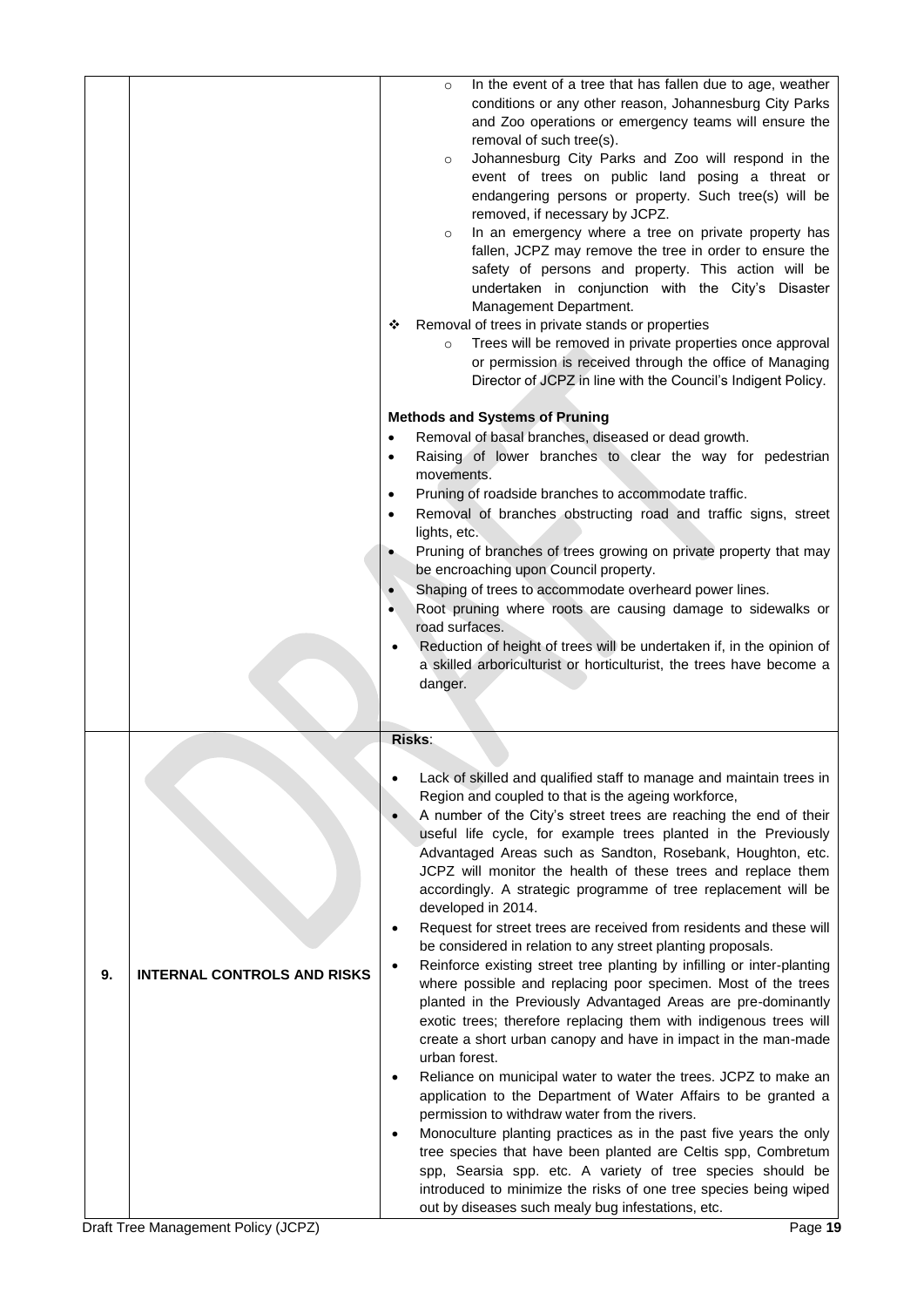| $\bullet$<br>$\bullet$<br>$\bullet$ | Tree Planting Master Plans or Registers are not supported or<br>accompanied by sketch plans or lay-out plans.<br>Inability of the nurseries to propagate and produce the required<br>tree species and their specification.<br>Inability to achieve the mission, vision, goals, outcomes and<br>benefits in relation to tree planting in streets and parks. |
|-------------------------------------|------------------------------------------------------------------------------------------------------------------------------------------------------------------------------------------------------------------------------------------------------------------------------------------------------------------------------------------------------------|
| $\bullet$<br>$\bullet$              | Loss of trees due fraud and vandalism of trees planted in street<br>and parks.<br>Damages and loss of trees due to service delivery protests and                                                                                                                                                                                                           |
|                                     | vehicles.                                                                                                                                                                                                                                                                                                                                                  |
| $\bullet$                           | Non-maintenance of newly planted trees due to lack of resources<br>such as water-tankers, staff, etc.                                                                                                                                                                                                                                                      |
| $\bullet$                           | Lack of arboricutural skills, knowledge and capabilities in the<br>organisation. Trees not maintained in accordance to the best<br>arboricultural practices.                                                                                                                                                                                               |
| $\bullet$<br>$\bullet$              | Tree maintenance<br>contractors<br>having<br>relevant<br>not<br>the<br>arboricultural expertise, experience and qualifications.<br>Damage to trees due to veld-fires.                                                                                                                                                                                      |
| $\bullet$                           | Tree or arboricultural maintenance not receiving the same<br>attention as grass cutting or horticultural<br>maintenance.                                                                                                                                                                                                                                   |
|                                     | Horticultural maintenance to be synchronized with arboricultural<br>maintenance.                                                                                                                                                                                                                                                                           |
| $\bullet$<br>$\bullet$              | Incorrect tree species selection and planting in Regions.<br>Planting of poisonous or declared invader trees such as Ligustrum                                                                                                                                                                                                                             |
|                                     | licudum trees planted in Thokoza Park in Soweto to celebrate the                                                                                                                                                                                                                                                                                           |
|                                     | Madiba's 90 <sup>th</sup> birthday.                                                                                                                                                                                                                                                                                                                        |
| $\bullet$                           | Tree Planting Register not updated regularly and trees not<br>mapped out in the GIS system.                                                                                                                                                                                                                                                                |
| $\bullet$                           | Tree Planting Inventory to be regularly updated.                                                                                                                                                                                                                                                                                                           |
| $\bullet$                           | Third Party Claims due to property damages caused by falling<br>trees and tree roots.                                                                                                                                                                                                                                                                      |
| $\bullet$<br>$\bullet$              | Tree planting by other municipal entities without informing JCPZ.<br>Removal or felling of trees illegally by residents without logging a<br>call through the City' Call Centre.                                                                                                                                                                           |
| $\bullet$                           | Urban Management Inspectors not recognizing the values and<br>benefits on trees in streets. Always chasing targets on logged<br>calls especially on trees.                                                                                                                                                                                                 |
| $\bullet$                           | Communities not consulted on future tree planting programmes in<br>their wards.                                                                                                                                                                                                                                                                            |
| $\bullet$<br>$\bullet$              | Damages of trees by Traditional Healers for traditional medicines.<br>No Disease Management Programme in place to treat infested or<br>sick trees in parks and street trees.                                                                                                                                                                               |
|                                     | <b>Internal Controls:</b>                                                                                                                                                                                                                                                                                                                                  |
|                                     | The following measures or instruments shall be utilized in order to<br>manage, gauge progress and success of trees planted:                                                                                                                                                                                                                                |
| $\bullet$                           | Tree Information Management System (i.e. Pro-active tree<br>maintenance).                                                                                                                                                                                                                                                                                  |
| $\bullet$<br>$\bullet$              | Tree Complaints Management System (Track and Trace System).<br>Tree audits and tree verification exercises conducted by the<br>Internal Auditors and Internal Service Monitoring.                                                                                                                                                                          |
| $\bullet$                           | Tree Oversight Management System (i.e. Oversight Tours).                                                                                                                                                                                                                                                                                                   |
| $\bullet$                           | Establishment of a Tree Management Committee.                                                                                                                                                                                                                                                                                                              |
| $\bullet$                           | Dialogues and Stakeholder Engagements.                                                                                                                                                                                                                                                                                                                     |
| $\bullet$                           | Hire two qualified Arboriculturists for both the North and South<br>quadrants.                                                                                                                                                                                                                                                                             |
| $\bullet$                           | Mapping of trees on GIS System.                                                                                                                                                                                                                                                                                                                            |
| $\bullet$                           | Annual Tree Census and Carbon Sequestration Programme.                                                                                                                                                                                                                                                                                                     |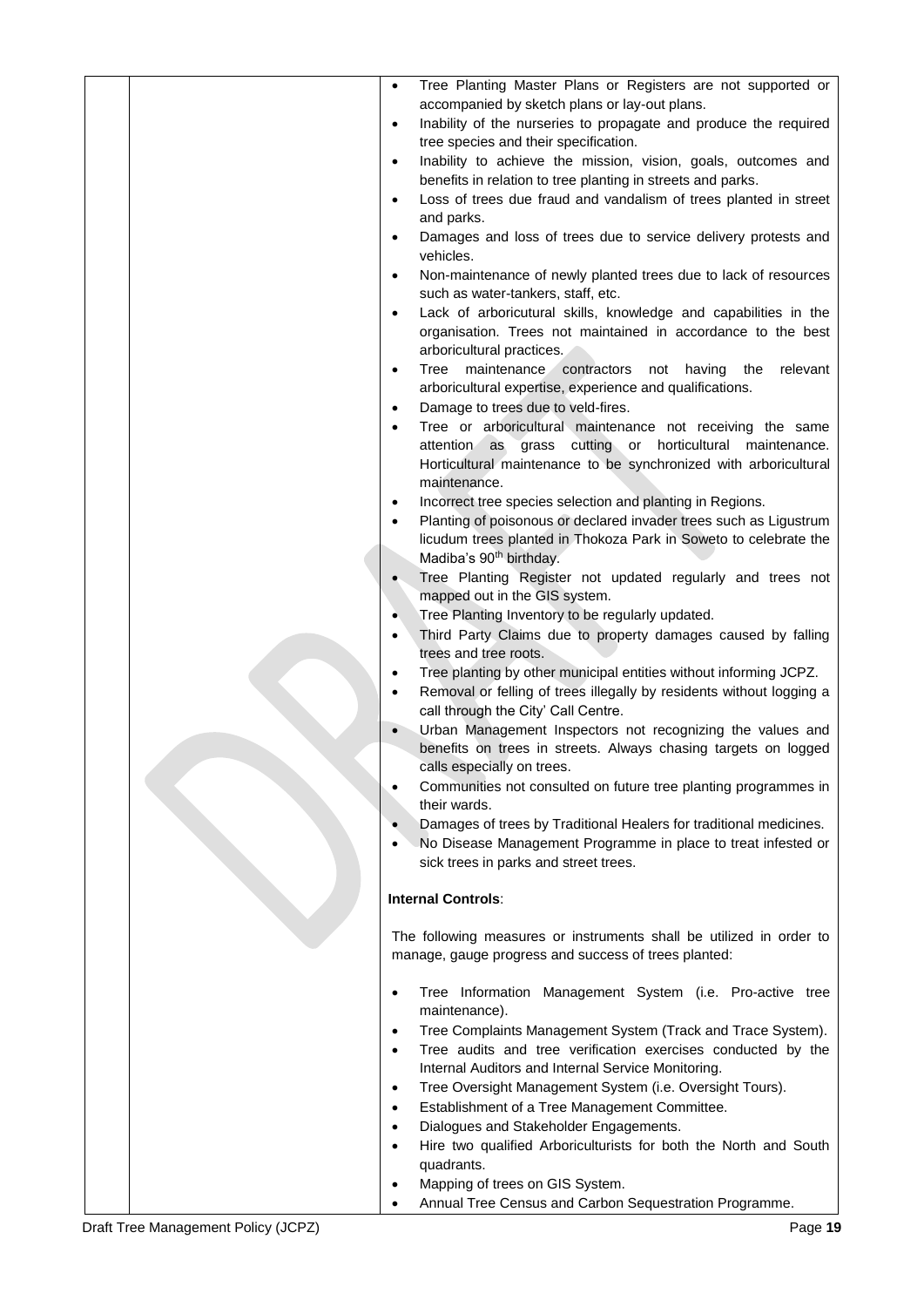|     |                                  | External Audits by Tree Specialists.<br>$\bullet$                                                                                                   |
|-----|----------------------------------|-----------------------------------------------------------------------------------------------------------------------------------------------------|
|     |                                  | Compilation of the State of the Urban Forest Reports every two                                                                                      |
|     |                                  | years.                                                                                                                                              |
|     |                                  | Incorporate tree management into the JCPZ's Performance<br>$\bullet$                                                                                |
|     |                                  | Management System.<br>All newly trees planted with the City must be subjected to a                                                                  |
|     |                                  | maintenance plan with a particular focus on the first three years of                                                                                |
|     |                                  | the trees lifecycle, so to ensure the 95% survival of the new                                                                                       |
|     |                                  | planted or replacement trees.                                                                                                                       |
|     |                                  | Develop and implement a Tree Maintenance Standards for the                                                                                          |
|     |                                  | City of Johannesburg.                                                                                                                               |
|     |                                  | Conduct education and awareness programme to create greater<br>awareness with the importance of trees within the urban context.                     |
|     |                                  | As part of the awareness raising, the City will participate in                                                                                      |
|     |                                  | national and international programmes and competitions relating                                                                                     |
|     |                                  | to tree planting and management such as Arbour month, Arbour                                                                                        |
|     |                                  | City Awards, the Greenest City Awards and the Environmental                                                                                         |
|     |                                  | Network Online Tree Planting Programme.<br>Research<br>and Development Programme<br>Customer<br>(i.e.<br>$\bullet$                                  |
|     |                                  | Satisfaction Surveys on trees, etc.).                                                                                                               |
|     |                                  | Tree Asset Mapping and Valuation to understand the monetary,                                                                                        |
|     |                                  | environmental and social value of its tree asset base, existing                                                                                     |
|     |                                  | trees need to be mapped and valuation method established and                                                                                        |
|     |                                  | accepted.<br>JCPZ will on annual basis consider the nominations of Champion                                                                         |
|     |                                  | trees and submit the said nomination to the Department of                                                                                           |
|     |                                  | Agriculture, Forestry and Fisheries (DAFF) for consideration.                                                                                       |
|     |                                  | Nominated trees may be indigenous or non-indigenous and every                                                                                       |
|     |                                  | nomination cycle starts on the 1 <sup>st</sup> of August of each year, and                                                                          |
|     |                                  | ends at the 31 <sup>st</sup> of July the following year. Selected trees if in<br>compliance with the national criteria will be gazetted as Champion |
|     |                                  | Trees and will then have to be managed and maintained as such.                                                                                      |
|     |                                  |                                                                                                                                                     |
|     |                                  | The monitoring and evaluation of the policy objectives will be<br>٠                                                                                 |
|     |                                  | captured within the Service Delivery Business Implementation of<br>JCPZ.                                                                            |
|     |                                  | The review of the Policy to take place annually, from the date<br>÷                                                                                 |
|     |                                  | which the policy is approved.                                                                                                                       |
|     |                                  | Successful implementation of the Policy depends on coordination                                                                                     |
|     |                                  | and collaboration between JCPZ, Stakeholders and Civic                                                                                              |
|     |                                  | Organisations, City's Departments and Entities, and the<br>communities and the involvement of all stakeholders from planning                        |
|     |                                  | process to evaluation through a multi-stakeholder participatory                                                                                     |
|     |                                  | approach.                                                                                                                                           |
|     |                                  | An impact monitoring system will be established utilising<br>÷                                                                                      |
|     |                                  | participatory and self-evaluation systems. Action plans will be<br>developed according to the Urban Forest Strategic Agenda or                      |
| 10. | <b>MONITORING AND EVALUATION</b> | Urban Forest Master Plan and these will be implemented,                                                                                             |
|     |                                  | evaluated and reviewed annually.                                                                                                                    |
|     |                                  |                                                                                                                                                     |
|     |                                  |                                                                                                                                                     |
|     |                                  | The following steps, process, tools and instruments shall be used to                                                                                |
|     |                                  | monitor and evaluate the tree planting policy:                                                                                                      |
|     |                                  |                                                                                                                                                     |
|     |                                  | Standard Operating Procedures (SOP).<br>$\bullet$                                                                                                   |
|     |                                  | Tree Propagation Reports.<br>$\bullet$<br>Daily, weekly, monthly and quarterly tree planting reports.<br>$\bullet$                                  |
|     |                                  | Project Management tools and techniques (Pro-active tree<br>$\bullet$                                                                               |
|     |                                  | maintenance Gantt Charts).                                                                                                                          |
|     |                                  | Plan - Do - Check Approach.                                                                                                                         |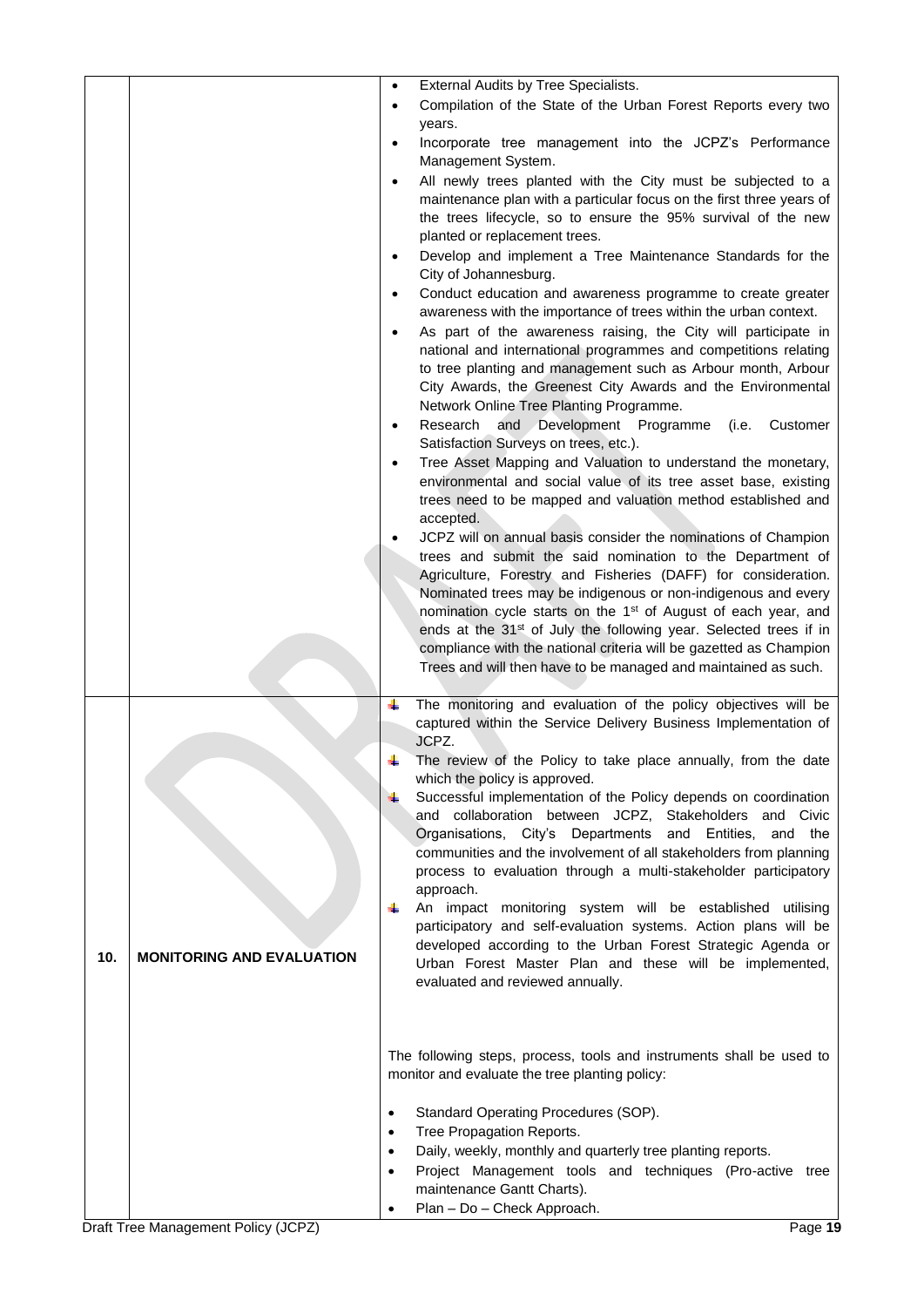|     |                                  | External and Internal Audit Reports.<br>$\bullet$                                                                                                      |
|-----|----------------------------------|--------------------------------------------------------------------------------------------------------------------------------------------------------|
|     |                                  | Internal Service Monitoring Reports.<br>$\bullet$                                                                                                      |
|     |                                  | Urban Forestry and Nurseries Reports.<br>$\bullet$                                                                                                     |
|     |                                  | Tree Census Reports.<br>$\bullet$                                                                                                                      |
|     |                                  | Carbon Sequestration Reports.<br>$\bullet$                                                                                                             |
|     |                                  | Weekly, Monthly and Quarterly Meetings.<br>$\bullet$                                                                                                   |
|     |                                  | Oversight Reports and Presentations.<br>$\bullet$                                                                                                      |
|     |                                  | Performance Management Information and Pre-Determined<br>$\bullet$                                                                                     |
|     |                                  | Objectives.                                                                                                                                            |
|     |                                  | Feedback Reports from the Regional Service Delivery Forums and<br>$\bullet$                                                                            |
|     |                                  | Reports (Regional Directors).                                                                                                                          |
|     |                                  | Tree Maintenance Standards.<br>$\bullet$                                                                                                               |
|     |                                  | State of the Urban Forest Report.<br>$\bullet$                                                                                                         |
|     |                                  | <b>Champion Trees Reports</b><br>$\bullet$                                                                                                             |
|     |                                  | <b>Tree Inspection Reports</b><br>$\bullet$                                                                                                            |
|     |                                  | Tree Evaluation Policy or Formula.<br>$\bullet$                                                                                                        |
|     |                                  |                                                                                                                                                        |
|     |                                  | The Tree Management Policy guides decision-making and identifies                                                                                       |
|     |                                  | principles, priorities, goals, and strategies that will the City of                                                                                    |
|     |                                  | Johannesburg to propagate, preserve, protect, maintain and restore its                                                                                 |
|     |                                  | urban forest over the next 26 years. The Policy aims to identify actions                                                                               |
|     |                                  | that will support a healthy and regenerative urban forest across the City                                                                              |
|     |                                  | of Johannesburg's public and privately owned lands through the                                                                                         |
|     |                                  | combined efforts of Johannesburg City Parks and Zoo, City's                                                                                            |
|     |                                  | Departments and Entities, residents, business and Civic organisations.                                                                                 |
|     |                                  |                                                                                                                                                        |
|     |                                  | In addition to providing beauty, and views, the urban forest provides                                                                                  |
|     |                                  | less obvious, but quantifiable, environmental, social and economic                                                                                     |
|     |                                  | benefits. The urban forest saves millions of amounts annually for the                                                                                  |
|     |                                  | City and for residents by reducing energy use, sequestrating carbon,                                                                                   |
|     |                                  | removing air pollution. Residents in treed neighbourhood report higher                                                                                 |
|     |                                  | community involvement and lower stress levels as compared to non-                                                                                      |
|     |                                  |                                                                                                                                                        |
|     |                                  | treed areas or deprived wards. Through the Corridors of Freedom                                                                                        |
| 11. | <b>SCOPE AND APPLICATION</b>     | programme of the City by bridging the green divide, urban forest and                                                                                   |
|     |                                  | greening is steadily gaining priority on the political agenda. Due to the                                                                              |
|     |                                  | lack of awareness regarding the values and benefits trees,                                                                                             |
|     |                                  | programmes must be introduced to promote tree planting in such                                                                                         |
|     |                                  | areas.                                                                                                                                                 |
|     |                                  |                                                                                                                                                        |
|     |                                  | The various tree species have different growth characteristics, i.e.                                                                                   |
|     |                                  | shape, growth rate, size when fully grown, wind and drought                                                                                            |
|     |                                  | resistance, vigorous and aggressive root systems, indigenous or exotic,                                                                                |
|     |                                  | deciduous or evergreen, etc. These characteristics must be considered                                                                                  |
|     |                                  | when tree species lists are prepared for different areas according to                                                                                  |
|     |                                  | local weather and other conditions. It is necessary to apply this Policy                                                                               |
|     |                                  | to address and provide guidelines regarding our urban forest.                                                                                          |
|     |                                  |                                                                                                                                                        |
|     |                                  | This policy applies to all managers, staff and all activities in relation to<br>urban trees in designated public open spaces, including parks, streets |
|     |                                  | and private areas through development applications.                                                                                                    |
|     |                                  |                                                                                                                                                        |
|     |                                  | Accountability:                                                                                                                                        |
|     |                                  |                                                                                                                                                        |
|     |                                  |                                                                                                                                                        |
|     |                                  | The Managing Director, as the Accounting Officer of JCPZ, is the                                                                                       |
| 12. | <b>GOVERNING &amp; REPORTING</b> | principal custodian of the organization's resources and asset; in this<br>case the CoJ trees under management of JCPZ; shall be responsible            |
|     |                                  | for ensuring this policy as adhered to.                                                                                                                |
|     |                                  |                                                                                                                                                        |
|     |                                  |                                                                                                                                                        |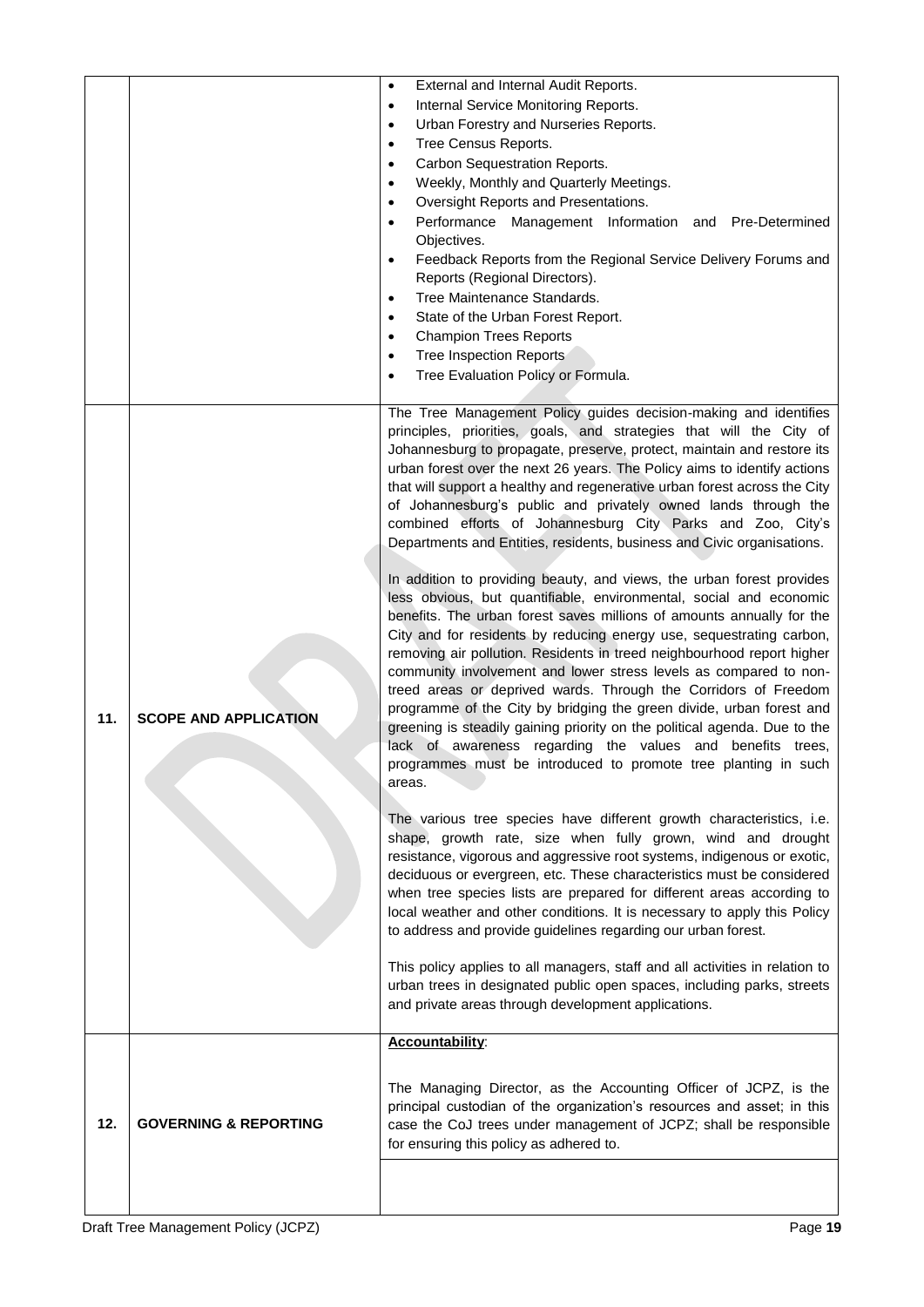| Responsible:                                                                                                                                                                                                                                                                                                                                                                                                                                                                                                                                                                                                                                                                                                       |
|--------------------------------------------------------------------------------------------------------------------------------------------------------------------------------------------------------------------------------------------------------------------------------------------------------------------------------------------------------------------------------------------------------------------------------------------------------------------------------------------------------------------------------------------------------------------------------------------------------------------------------------------------------------------------------------------------------------------|
| The Chief Operations Officer through the General Manager for<br>Ecosystem Enhancement and Open Space Management (EOD) shall<br>be responsible for approving and communicating appropriate<br>procedures and guidelines for the implementation of this policy,<br>including but not limited to:<br>Trees protection, preservation, replacement and removal.<br>$\bullet$<br>Trees planting and selection.<br>$\bullet$<br>Trees procurement and propagation.<br>$\bullet$<br>Trees asset management.<br>$\bullet$<br>Community consultation, training and awareness.<br>$\bullet$<br>Trees stipulation through development applications; and<br>$\bullet$<br>Trees management processes incorporating JCPZ regions. |
| Coordination:                                                                                                                                                                                                                                                                                                                                                                                                                                                                                                                                                                                                                                                                                                      |
| Department of Ecosystem Enhancement and<br>Open<br>Space<br>Management (EOD) is responsible for the development and<br>coordination of the applicable procedures and processes, as well as for<br>the procurement and propagation of trees and the overall trees strategy<br>development.<br>Management:                                                                                                                                                                                                                                                                                                                                                                                                           |
|                                                                                                                                                                                                                                                                                                                                                                                                                                                                                                                                                                                                                                                                                                                    |
| Department of Regional Maintenance through Regional Managers<br>are responsible for the implementation of all planting,<br>maintenance, replacement, protection and management of trees<br>processes and procedures.                                                                                                                                                                                                                                                                                                                                                                                                                                                                                               |
| Department of Regional Maintenance through Manager for<br>Cemeteries and Crematoria is responsible for the implementation<br>of all planting, maintenance, replacement, protection and<br>management of trees processes and procedures.                                                                                                                                                                                                                                                                                                                                                                                                                                                                            |
| Department of Conservation Management through its Managers is<br>responsible for the implementation of all planting, maintenance,<br>replacement, protection and management of trees processes and<br>procedures.                                                                                                                                                                                                                                                                                                                                                                                                                                                                                                  |
| Department of Academy, Education and Awareness through its<br>Managers is responsible for the implementation of all planting,<br>maintenance, replacement, protection and management of trees<br>processes and procedures.                                                                                                                                                                                                                                                                                                                                                                                                                                                                                         |
| Department of Capital Investment (CID) through its Managers is<br>responsible for the implementation of all planting, maintenance,<br>replacement, protection and management of trees processes and<br>procedures.                                                                                                                                                                                                                                                                                                                                                                                                                                                                                                 |
| <b>Asset Recording:</b>                                                                                                                                                                                                                                                                                                                                                                                                                                                                                                                                                                                                                                                                                            |
| The Asset Care Centre (ACC) is responsible for ensuring the<br>application of all trees asset management procedures and processes<br>via the Computerized Asset Management System, as well as through<br>the use of the Geographic Information System (GIS).                                                                                                                                                                                                                                                                                                                                                                                                                                                       |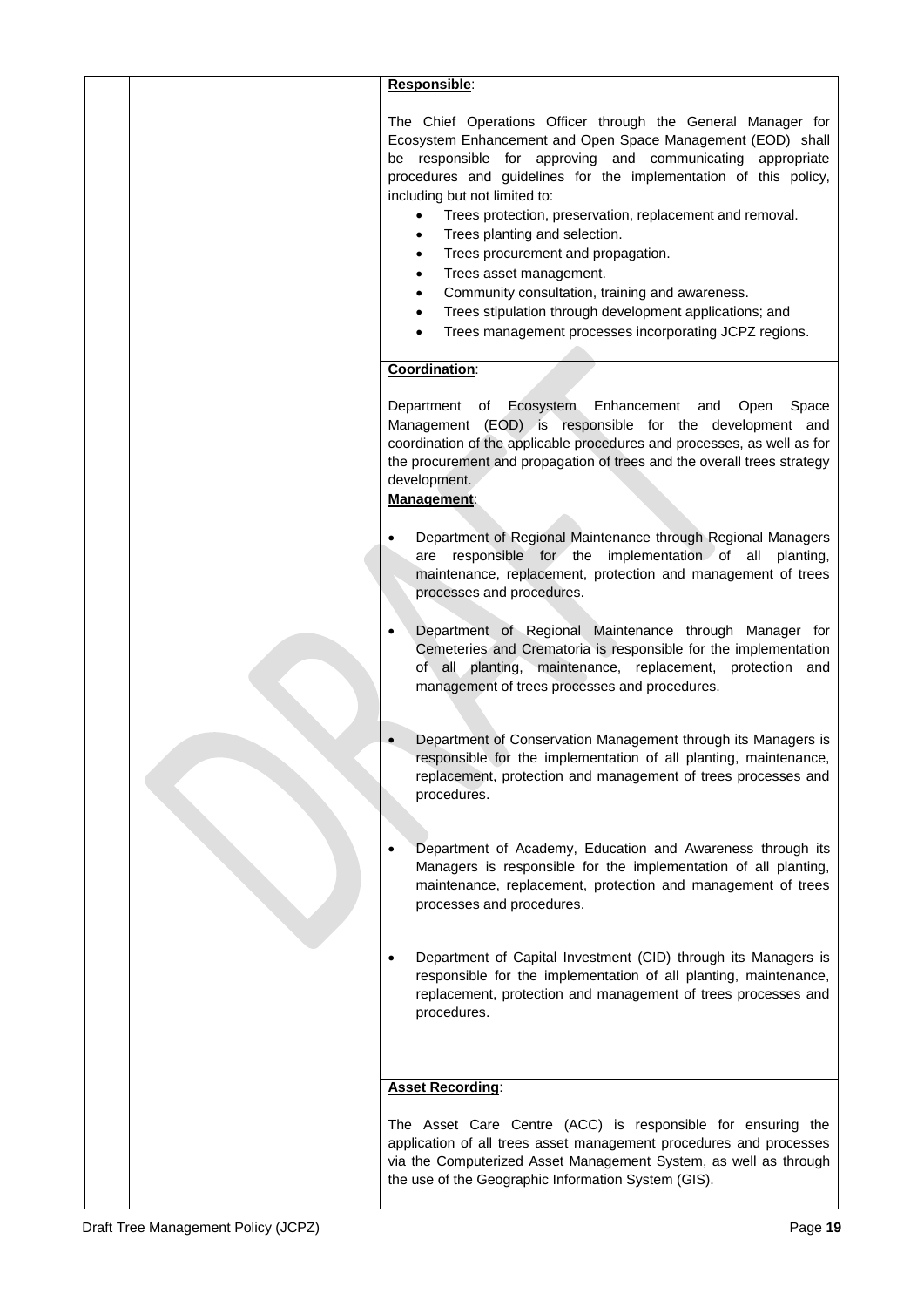|     |                                                                                                                                    | The GIS Office through the General Manager for Research, Policy and<br>Knowledge Management will manage and report on the Tree Register.                                                                                                                                                                          |
|-----|------------------------------------------------------------------------------------------------------------------------------------|-------------------------------------------------------------------------------------------------------------------------------------------------------------------------------------------------------------------------------------------------------------------------------------------------------------------|
|     |                                                                                                                                    |                                                                                                                                                                                                                                                                                                                   |
|     |                                                                                                                                    |                                                                                                                                                                                                                                                                                                                   |
|     |                                                                                                                                    | Monitoring:                                                                                                                                                                                                                                                                                                       |
|     |                                                                                                                                    |                                                                                                                                                                                                                                                                                                                   |
|     |                                                                                                                                    | General Manager for Total Quality Management Unit will conduct<br>regular inspections of the urban canopy, particularly on the survival<br>rate of newly planted trees, replacement trees and the conditions<br>of mature trees.                                                                                  |
|     |                                                                                                                                    | General Manager for Internal Audit will conduct internal audits to<br>٠<br>test and determine the effectiveness on the internal control system<br>in relation to the Tree Management Policy and Systems.                                                                                                          |
|     |                                                                                                                                    | General Manager for Ecosystem Enhancement and Open Space<br>٠<br>Management (EOD) to facilitate any research and development<br>programme associated with the urban forest and every two years<br>commission studies on the State of the Urban Forest Report, Tree<br>Census and Conditional Assessment of Trees. |
|     |                                                                                                                                    | ISA Basic Tree Risk Assessment Form<br>$\bullet$                                                                                                                                                                                                                                                                  |
|     |                                                                                                                                    | The Constitution of the Republic of South Africa, 1996. Chapter 2:<br><b>Bill of Rights</b>                                                                                                                                                                                                                       |
|     |                                                                                                                                    | National Forest Act No 84 of 1998.                                                                                                                                                                                                                                                                                |
|     |                                                                                                                                    | Society of Municipal Aborists documents.<br>$\bullet$                                                                                                                                                                                                                                                             |
|     |                                                                                                                                    | National Environmental Management Act (No. 107 of 1998).<br>٠                                                                                                                                                                                                                                                     |
|     |                                                                                                                                    | Water Services Act No 108 of 1997.<br>٠                                                                                                                                                                                                                                                                           |
|     |                                                                                                                                    | South African Heritage and Resources Agency.<br>٠                                                                                                                                                                                                                                                                 |
|     |                                                                                                                                    | Water Services Act (No. 108 of 1997).<br>٠                                                                                                                                                                                                                                                                        |
|     |                                                                                                                                    | Environmental Conservation Act (No. 73 of 1989).<br>٠                                                                                                                                                                                                                                                             |
|     |                                                                                                                                    | Forest Act (No. 84 of 1998).                                                                                                                                                                                                                                                                                      |
|     |                                                                                                                                    | Conservation of Agricultural Resource Act (No. 43 of 1983).<br>٠                                                                                                                                                                                                                                                  |
|     | <b>RELATED DOCUMENTS</b><br>$\bullet$<br>$\bullet$<br>$\bullet$<br>٠<br>٠<br>$\bullet$<br>$\bullet$<br>$\bullet$<br>$\bullet$<br>٠ | Land Use Planning Ordinance (No. 15 of 1985).                                                                                                                                                                                                                                                                     |
| 13. |                                                                                                                                    | Back to Basics Report.                                                                                                                                                                                                                                                                                            |
|     |                                                                                                                                    | City Regulatory Frameworks.                                                                                                                                                                                                                                                                                       |
|     |                                                                                                                                    | Gauteng Vision 2055.                                                                                                                                                                                                                                                                                              |
|     |                                                                                                                                    | 2040 Growth and Development Strategy (including 5 Mayoral<br>Flagship Programmes).                                                                                                                                                                                                                                |
|     |                                                                                                                                    | JCPZ 5 Year Strategic and Tactical Report.                                                                                                                                                                                                                                                                        |
|     |                                                                                                                                    | JCPZ 5 Year Strategic and Tactical Report.                                                                                                                                                                                                                                                                        |
|     |                                                                                                                                    | Johannesburg City Parks' Tree Management Policy.                                                                                                                                                                                                                                                                  |
|     |                                                                                                                                    | City of Drakenstein's Tree Management Policy.                                                                                                                                                                                                                                                                     |
|     |                                                                                                                                    | City of Cape Town's Tree Planting Policy.                                                                                                                                                                                                                                                                         |
|     |                                                                                                                                    | City of Beaverton's Tree Planting and Maintenance Policy.                                                                                                                                                                                                                                                         |
|     |                                                                                                                                    | City of Adelaide's Street Tree Planting Policy.                                                                                                                                                                                                                                                                   |
|     |                                                                                                                                    | City of London's Street Tree Planting Policy.                                                                                                                                                                                                                                                                     |
|     |                                                                                                                                    | Tree Evaluation Formula.<br>❖                                                                                                                                                                                                                                                                                     |
| 14. | <b>APPENDICES</b>                                                                                                                  | Recommended trees for the City of Johannesburg.<br>❖                                                                                                                                                                                                                                                              |
| 15. | <b>APPROVAL</b>                                                                                                                    | The Board of Directors maintains an oversight and support role in<br>respect of the implementation of this policy.                                                                                                                                                                                                |